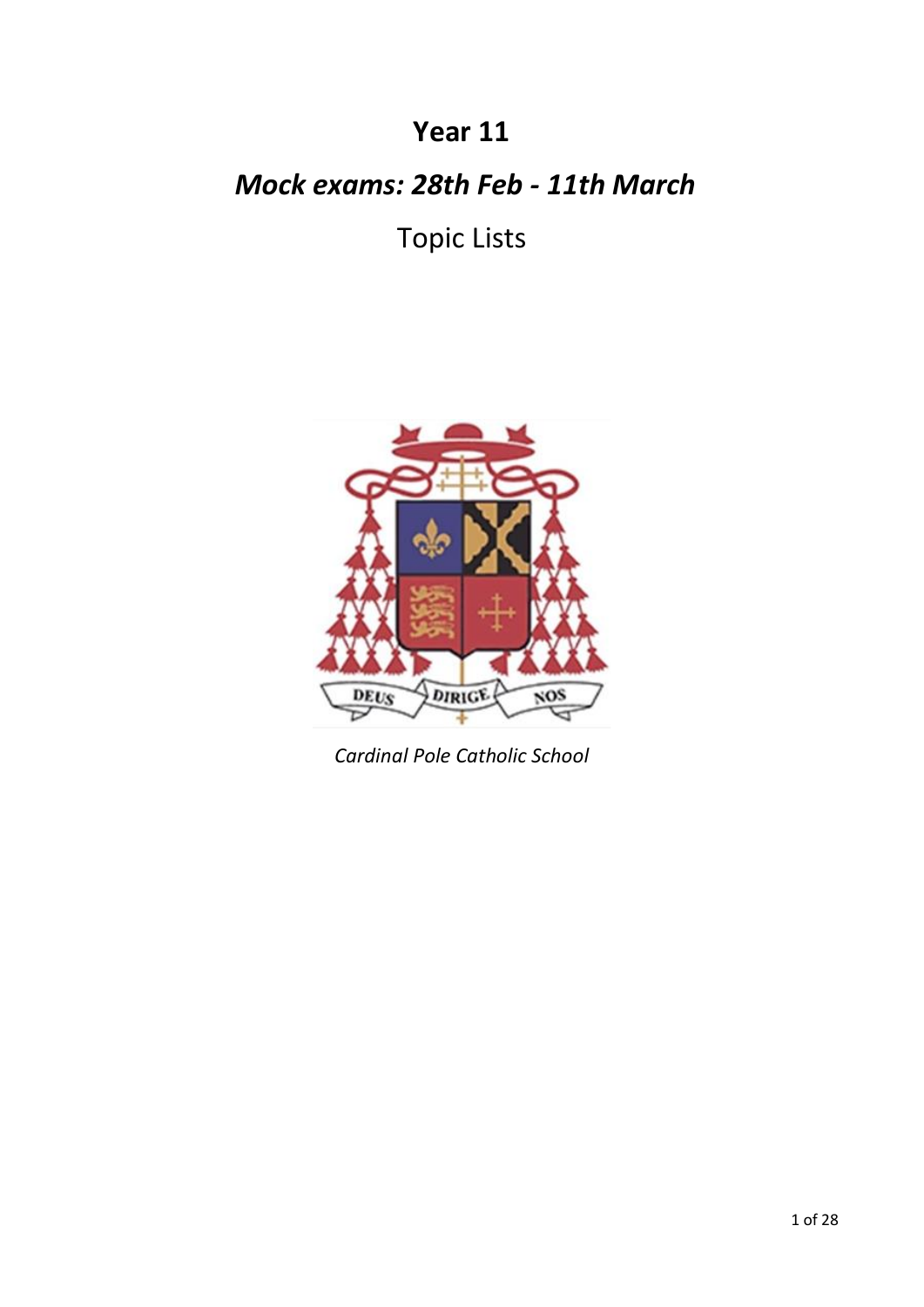# **Your exam timetable:**

|                   | 9am                                                     | 11am                                       |            | 1pm                                       |       |
|-------------------|---------------------------------------------------------|--------------------------------------------|------------|-------------------------------------------|-------|
|                   |                                                         |                                            |            |                                           |       |
|                   | <b>English Literature: Power and</b>                    |                                            |            | Sociology Paper 1: Sociology of Education |       |
| <b>Mon 28</b>     | Conflict Poetry and Unseen Poetry 1h 30 Biology Paper 2 |                                            | 1h 15      | and Families                              | 1h 45 |
|                   |                                                         |                                            | 45min (H), |                                           |       |
| Tues 1            | Maths Paper 1: Non calculator                           | 1h 30 MFL: Listening French                | 35min (F)  | RE Paper 1: Catholic Christianity         | 1h 45 |
|                   |                                                         |                                            | 1h (H),    |                                           |       |
|                   |                                                         | <b>MFL: Reading Spanish</b>                | 45min (F)  |                                           |       |
|                   | Geography Paper 1: Physical                             |                                            |            |                                           |       |
| Weds 2            | environment                                             | 1h 30 Chemistry Paper 1                    | 1h 15      | <b>English Language</b>                   | 1h 45 |
|                   |                                                         | PE Paper 1: The human body                 |            |                                           |       |
|                   |                                                         | and movement in physical                   |            |                                           |       |
| Thurs 3           | Maths Paper 2: Calculator                               | 1h 30 activity and sport                   | 1h 15      | <b>Business: Building a business</b>      | 1h 30 |
|                   |                                                         | <b>Drama: Theatre Makers in</b>            |            |                                           |       |
|                   |                                                         | Practice - The Crucible                    | 1h 15      |                                           |       |
|                   |                                                         |                                            | 1h 15 (H), | Sociology Paper 2: Sociology of Crime and |       |
| Fri 4             | <b>Chemistry Paper 2</b>                                | 1h 15 MFL: Writing                         | 1h(F)      | <b>Deviance and Social Stratification</b> | 1h 45 |
|                   |                                                         |                                            |            |                                           |       |
|                   |                                                         | History: Crime and Punishment:             |            |                                           |       |
|                   |                                                         | c.1000-present and                         |            |                                           |       |
|                   |                                                         | Whitechapel: crime, policing               |            | Geography Paper 2: The Human              |       |
| Mon <sub>7</sub>  | <b>Physics Paper 1</b>                                  | 1h 15 and the inner city c.1870-1900 1h 15 |            | Environment                               | 1h 30 |
| Tues <sub>8</sub> | Maths Paper 3: Calculator                               | 1h 30 MFL: Listening Spanish               | 45min (H), | RE Paper 2: Judaism and Ethics            | 1h 45 |
|                   |                                                         |                                            | 1h (H),    |                                           |       |
|                   |                                                         | <b>MFL: Reading French</b>                 | 45min (F)  |                                           |       |
|                   |                                                         | PE Paper 2: Socio-                         |            |                                           |       |
|                   |                                                         | cultural influences and                    |            |                                           |       |
|                   |                                                         | wellbeing in physical activity             |            | Geography Paper 3: Geographical           |       |
| Weds 9            | <b>Physics Paper 2</b>                                  | 1h 15 and sport                            | 1h 15      | Investigations                            | 1h 30 |
| Thurs 10          | <b>Art All Day</b>                                      |                                            |            |                                           |       |
|                   | <b>DT All Day</b>                                       |                                            |            |                                           |       |
| <b>Fri 11</b>     | <b>Art All Day</b>                                      |                                            |            |                                           |       |
|                   | <b>DT All Day</b>                                       |                                            |            |                                           |       |

MFL Speaking exams: you will receive a separate letter with your appointment time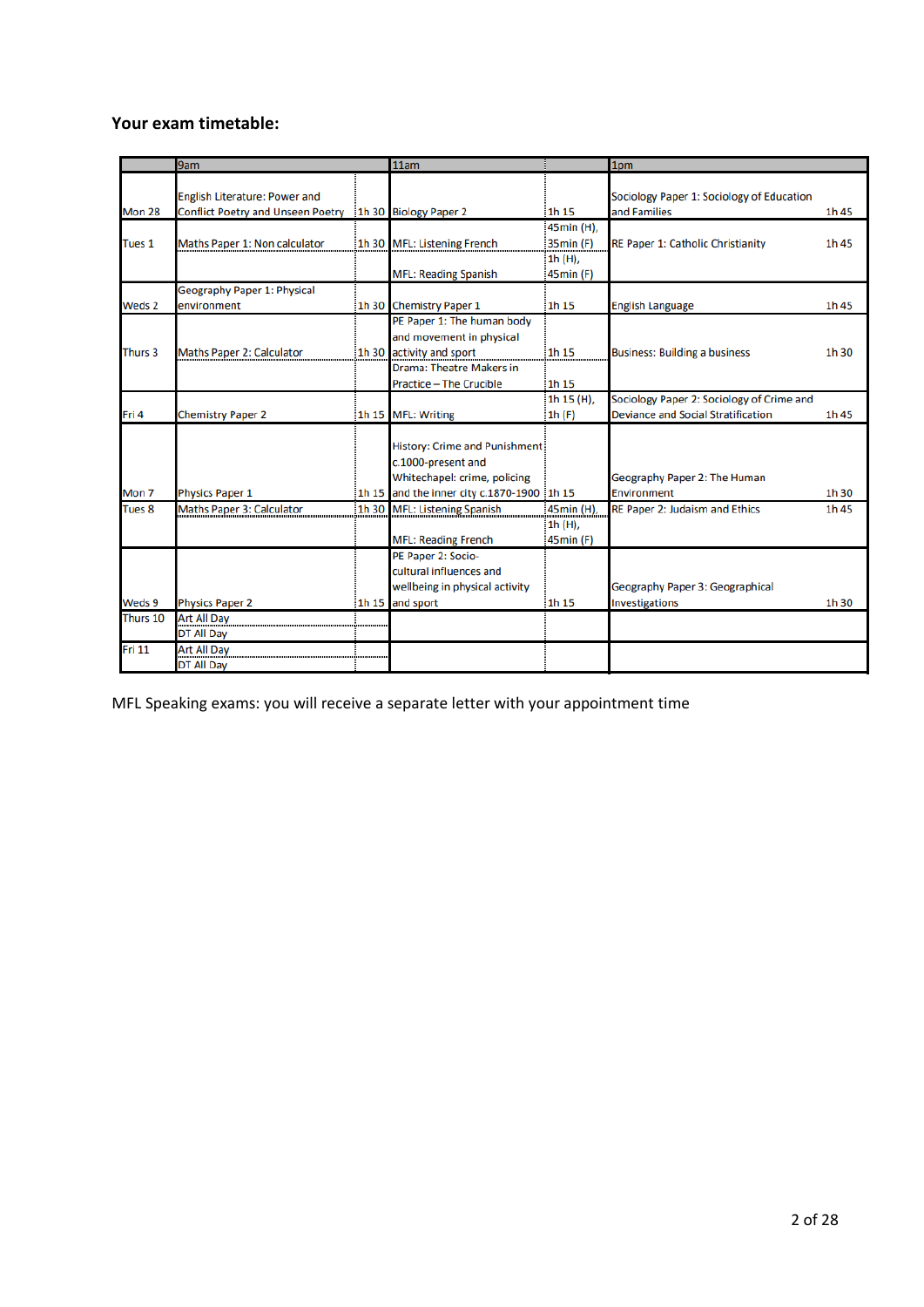#### UNIT 1: Red book

- Cubism mind map
- **Ordinary and Extra ordinary mind map (prioritize)**
- Artists that link with ordinary and extra-ordinary (small images)
- Artist page: Juan Gris
- Artist page: Patrick Caulfield (to be inserted)
- Artist page: Leger
- Observational drawings of everyday objects (A03)
- Observational photos/ images of the same everyday objects (A03)
- Music collage<br>• Paintings com
- Paintings completed (in the style of Gris ((dissected instrument)) and in the style of Leger ((three machinery boxes)))
- Mono-prints in books and annotated
- Evaluate all paintings (this can be brief)<br>• Mind map one of the following words (c
- Mind map one of the following words (claustrophobia, isolation, connection) as Links and connections page.
- Patrick Caulfield study

#### UNIT 2: Green book

- This unit should be complete (or just about)
- Final outcome needs to be completed (2-day exam outcome)
- Evaluate final outcome explaining links with the theme, imagery, your artist and WWW/EBI. (essential)
- You should have all work now secured in books and annotated- no loose sheets.
- Artist page which informs final outcome.
- Artist study ^
- Primary & secondary imagery which informs final outcome- images and recordings in various media.
- Link the above to your theme (annotate!!!)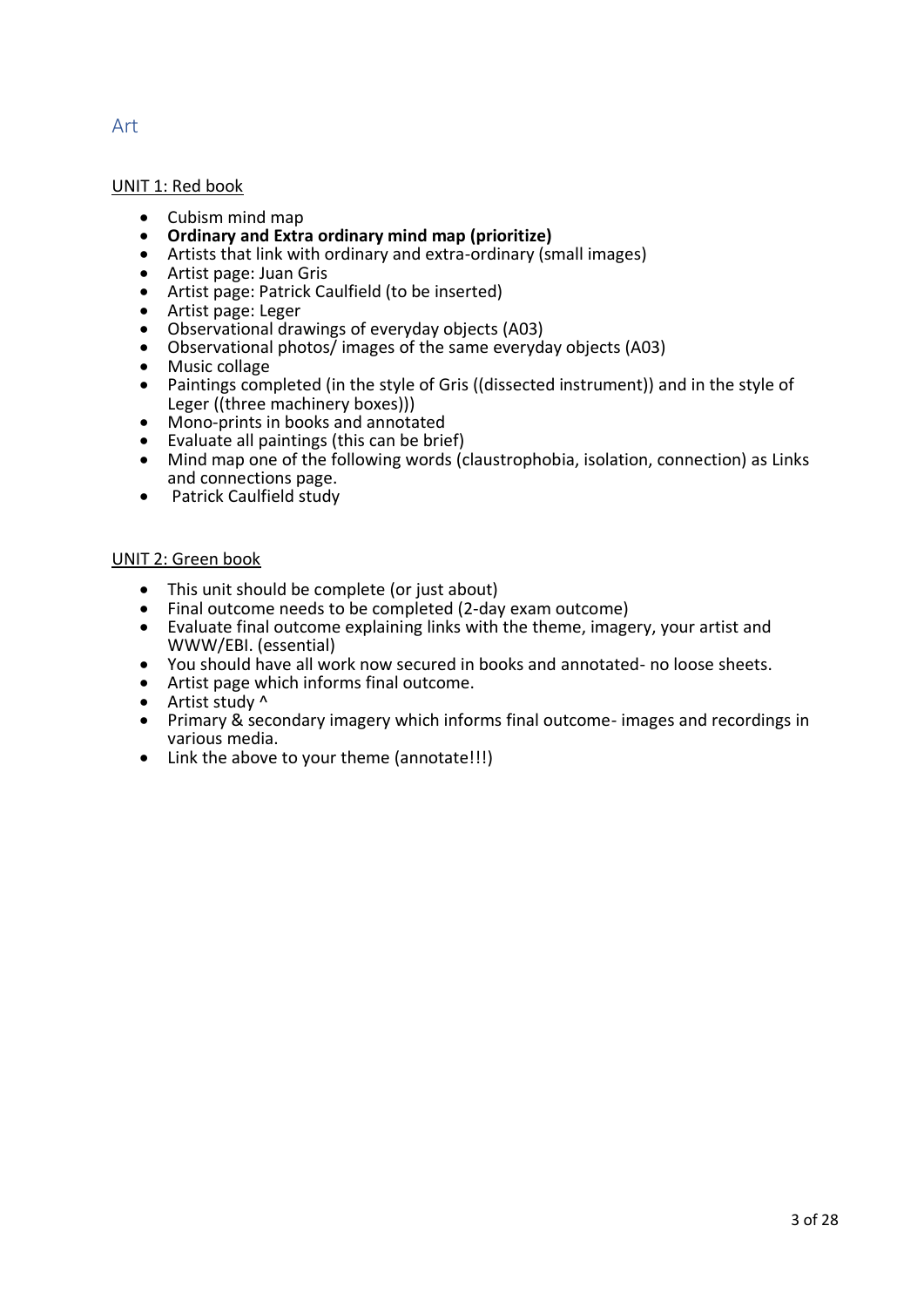## Business

Organisation structure – Flat, tall, centralised, decentralised Job description vs person specification which one is about qualities of an employee Impact of pressure group in a business Disadvantages of poor customer service Goods versus service examples Calculate profit, market share, percentage change, average price Sales process - Quality assurance systems Business operations – production processes Working with suppliers – procurement, post sales service, stock control, logistics Making a loss Business and Globalisation – tariffs, impact of globalisation Marketing mix Elements of the design mix Growth Promotion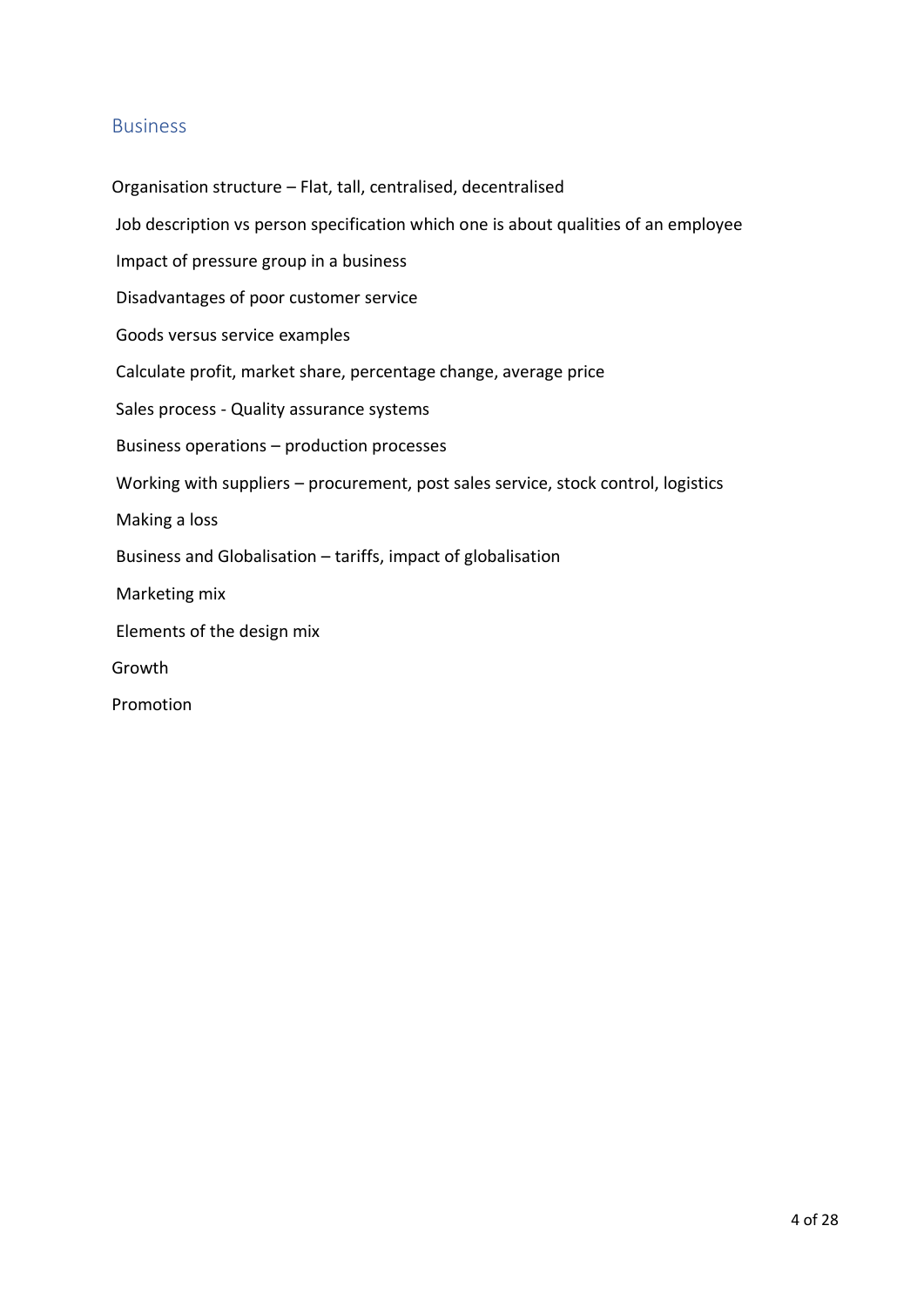# Drama

#### **The Crucible**

#### **What to revise:**

- Events of the whole play
- Characters: Elizabeth, John Proctor, Reverend Hale
- Their character arc throughout the play
- Their intentions in the extract
- When the play was written and why (9 Marker Context Introduction)
- Themes that the play addresses in extract (Fear, Adultery, Guilt, Religion, Puritan Lifestyle, Deceit, Judgement, Reputation) and how they connect to other moments within the play.
- Physical, vocal and stage space terminology and understanding
- Annotate extract with ideas for all
- Production elements ideas for Act 2:
	- o Set
	- o Costume (1692 clothing)
- Choose **two** from below:
	- o Staging
	- o Lighting
	- o Sound
	- o Props and stage furniture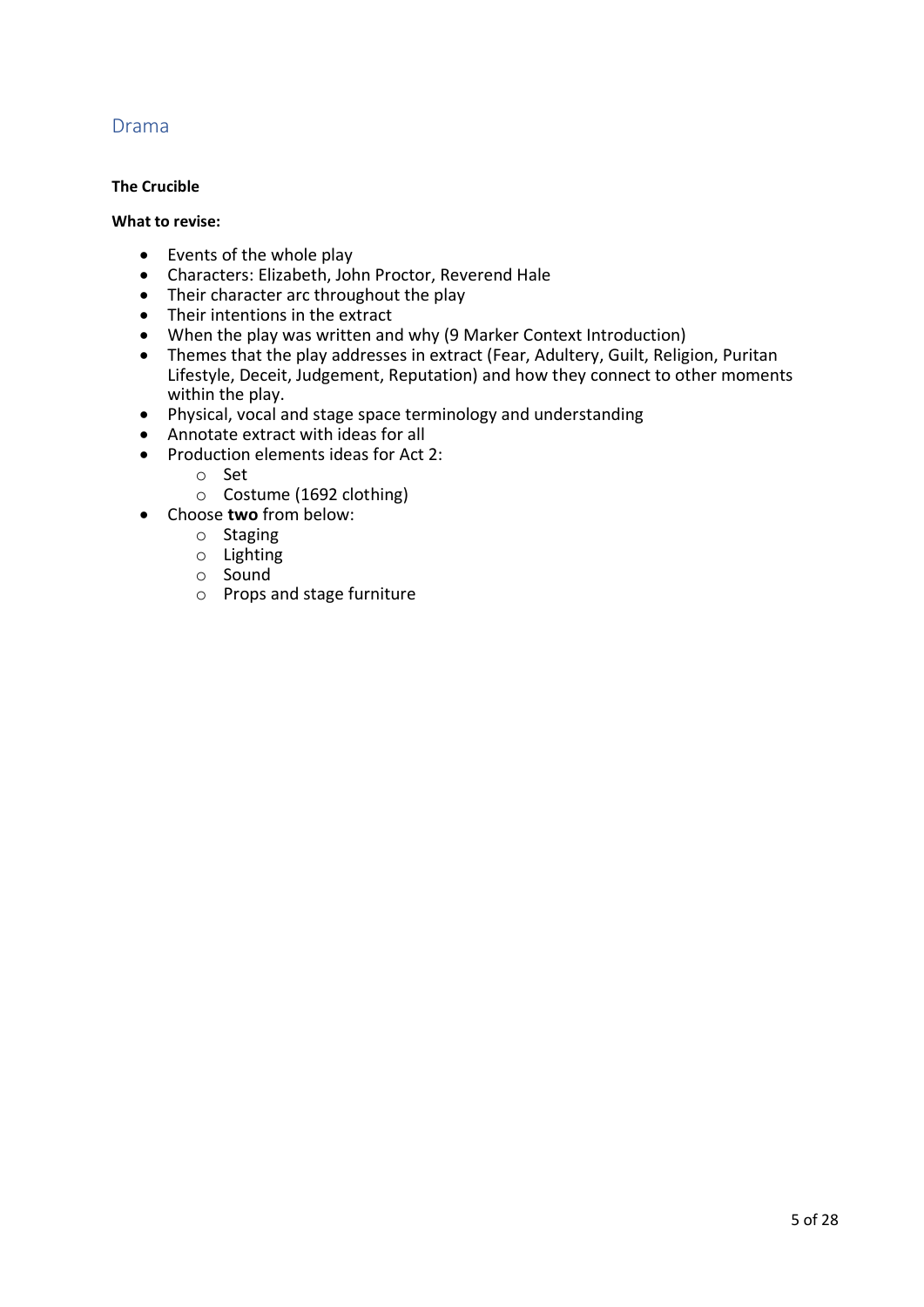# Design & Technology

The following portfolio pages must be completed by pupils alongside the making process. These should be completed in intervention on Thursday or as part of home learning.

- o **Model pages 1 & 2** including images and annotation following success criteria *(should already be completed)*
- o **Testing Portfolio Page** x 2 including images and annotation following success criteria *(should be partially completed)*
- o **Plan of making** including images and annotation following success criteria *(success criteria will be given to pupils)*
- o **Diary of Making portfolio page** X 3 including images and annotation following success criteria *(success criteria will be given to pupils)*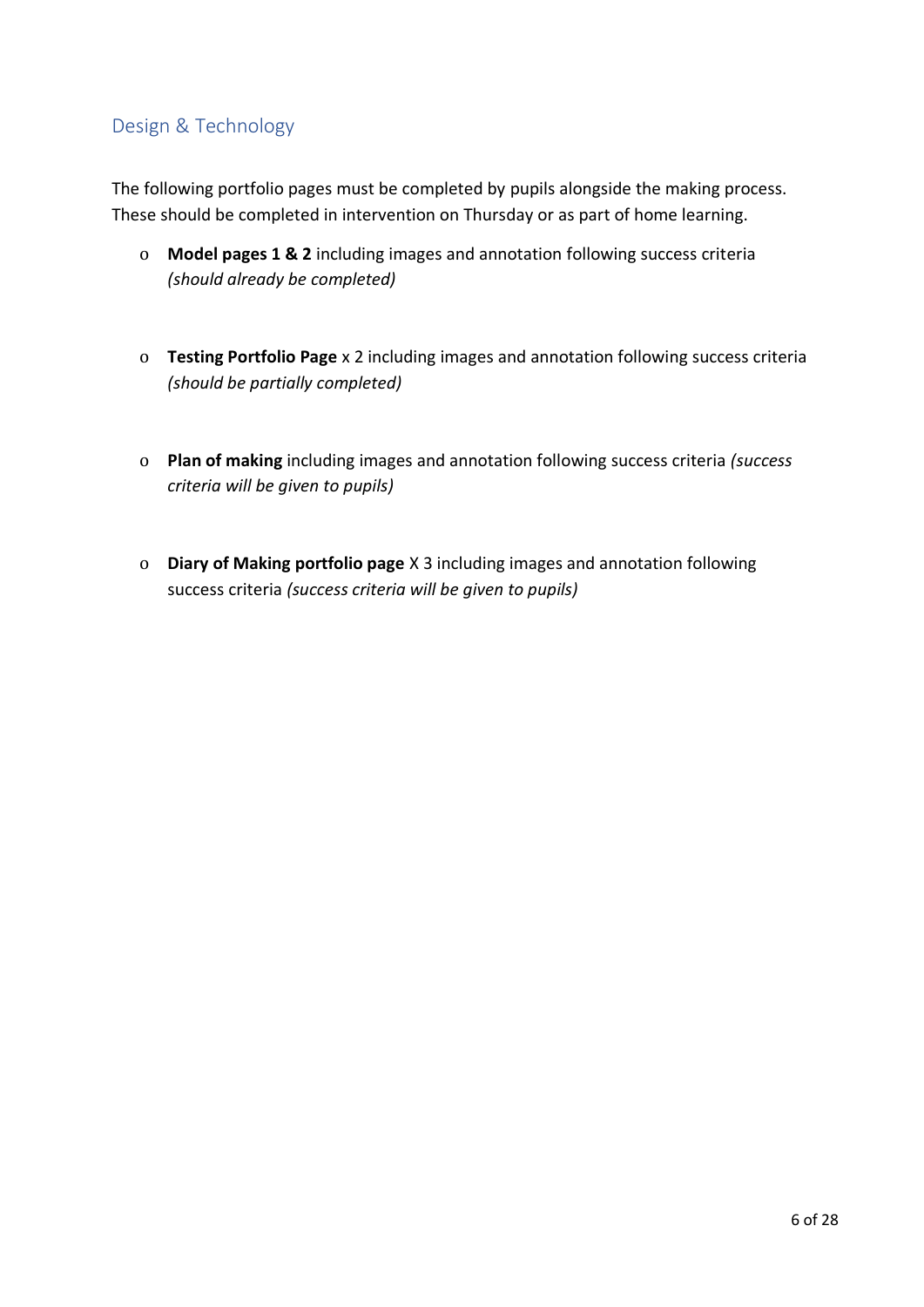# English

You will be tested on the following topics for AP2:

- 1. The power and conflict poetry anthology
- 2. Unseen poetry
- 3. Language Paper 2

#### **Power and Conflict Anthology**

This question will ask you about how power or conflict is presented in two poems. You will have to compare the printed poem and one other. Revise all the poems in the anthology. For each poem, makes notes from the revision guide and watch the Mr Bruff revision video. Add annotations to your anthology.

#### **Unseen Poetry**

This question will ask you to compare two poems you have not read before. Download a Poetry of the Day app to read a new poem every day. This will help you to understand and respond to poems. Answer the questions in the revision guide.

#### **Language Paper 2**

The questions for this paper are the same, the two non-fiction texts change. The questions are:

- Q1: Shade in the four correct statements
- Q2: Summarise the similarities/differences in both sources
- Q3: How does the writer use language to… in one source
- Q4: Compare the methods used by both writers to…
- Q5: Persuasive writing (article writing)
- Answer the questions in the revision guide.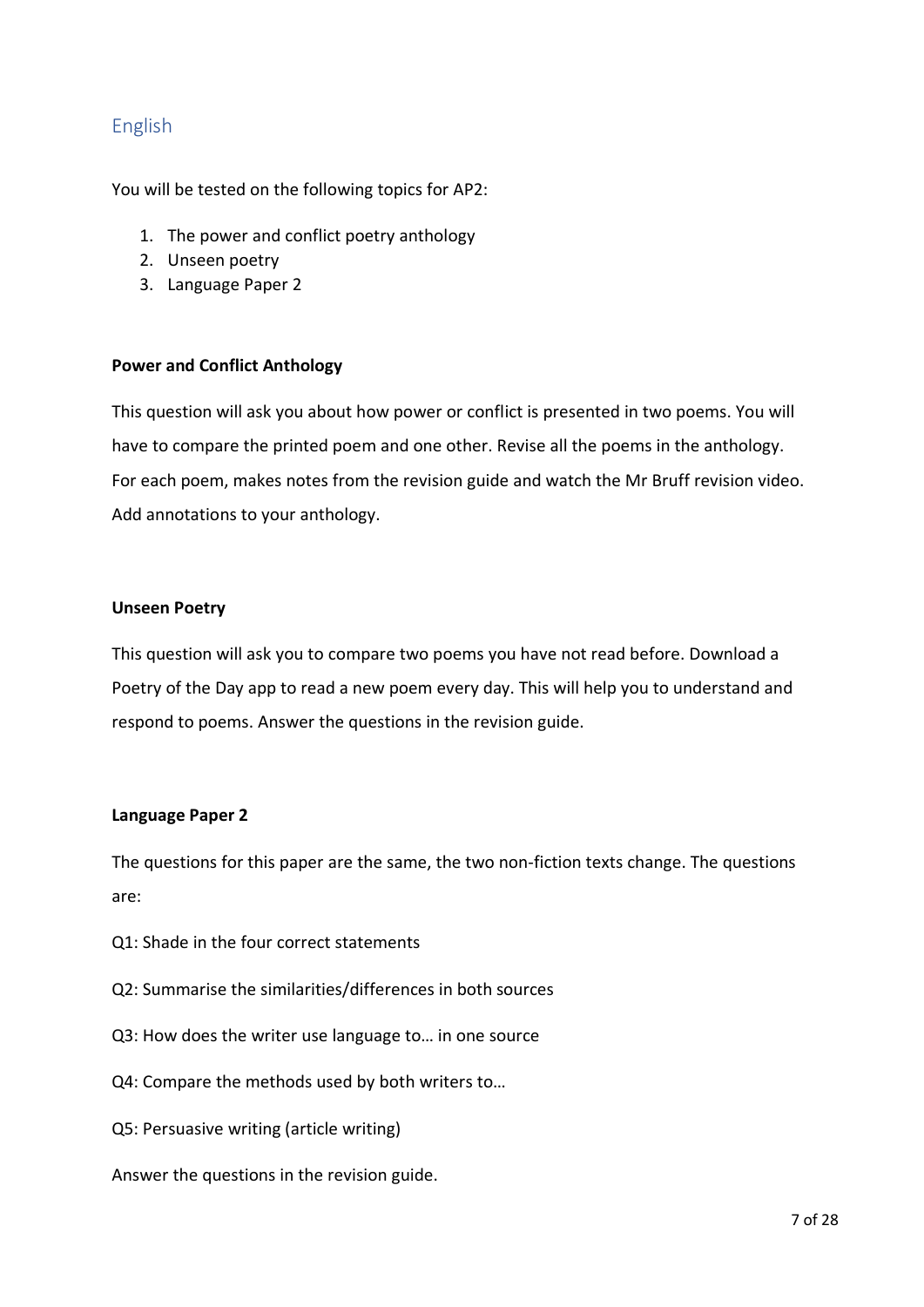# French

| Module 1: Myself and others - Y10                 |                                                    |
|---------------------------------------------------|----------------------------------------------------|
| <b>TOPICS</b>                                     | <b>SKILLS</b>                                      |
| - revising family and describing people           | - using adjectives for different genders/number    |
| - revising places in town and activities          | - using irregular 'er' verbs in the present tense  |
| - talking about friends and what makes a good     | - Present tense practice and testing               |
| friend                                            | - using reflexive verbs in the present tense       |
| - talking about family relationships              | - using the near future tense                      |
| - making arrangements to go out                   | - using the perfect tense                          |
| - describing a day out                            | - Using the present and perfect tenses together    |
| - discussing role models                          |                                                    |
| - Revising leisure activities                     |                                                    |
| Module 2: Pastimes and hobbies - Y10              |                                                    |
| <b>TOPICS</b>                                     | <b>SKILLS</b>                                      |
| - talking about sport                             | - using depuis + present tense                     |
| - talking about using technology and your life    | - using irregular verbs in the present tense       |
| online                                            | - Using the comparative (more / less)              |
| - discussing reading books and music              | - using negatives (nepas/ne jamais etc)            |
| - talking about television programmes             | - introduction of the imperfect tense              |
| - review of film genres                           | - using the comparative (more/less)                |
| Module 3: Festivals and celebrations - Y10        |                                                    |
| <b>TOPICS</b>                                     | <b>SKILLS</b>                                      |
| - talking about food and meals                    | - using devoir and pouvoir                         |
| - Discussing clothes and what to wear             | - review of daily routine vocabulary and reflexive |
| - describing your daily life                      | verbs                                              |
| - shopping for clothes                            | - using quel(s)/ quelle(S) for 'what/which' and    |
| - review of numbers and transactional             | ce/cet/cette/ces for 'this/these'                  |
| language for a shop setting (roleplay activities) | - Asking questions using 'est-ce que?' and         |
| - describing festivals and traditions             | 'qu'est-ce que?'                                   |
| - talking about shopping for a special meal       | - using a combination of tenses (H)                |
| - talking about food for a special occasion       | - using the present and near future tense          |
| - Describing family celebrations                  | - Using past, present and future tenses together   |
|                                                   | - using 'venir de' + infinitive (H)                |
| Module 4: My town and neighbourhood - Y10         |                                                    |
|                                                   |                                                    |
| <b>TOPICS</b>                                     | <b>SKILLS</b>                                      |
| - Talking about where you live and what you       | - using the superlative                            |
| can do there                                      | - asking questions (using quel(s)/quelle(s)        |
| - Revising places in town and giving directions   | - using 'si' clauses                               |
| - Describing a region/area                        | - using negatives                                  |
| - finding out tourist information                 | - review of the imperfect tense                    |
| - discussing what to see and do                   | - using the present, perfect and future tenses     |
| - discussing plans and the weather                |                                                    |
|                                                   |                                                    |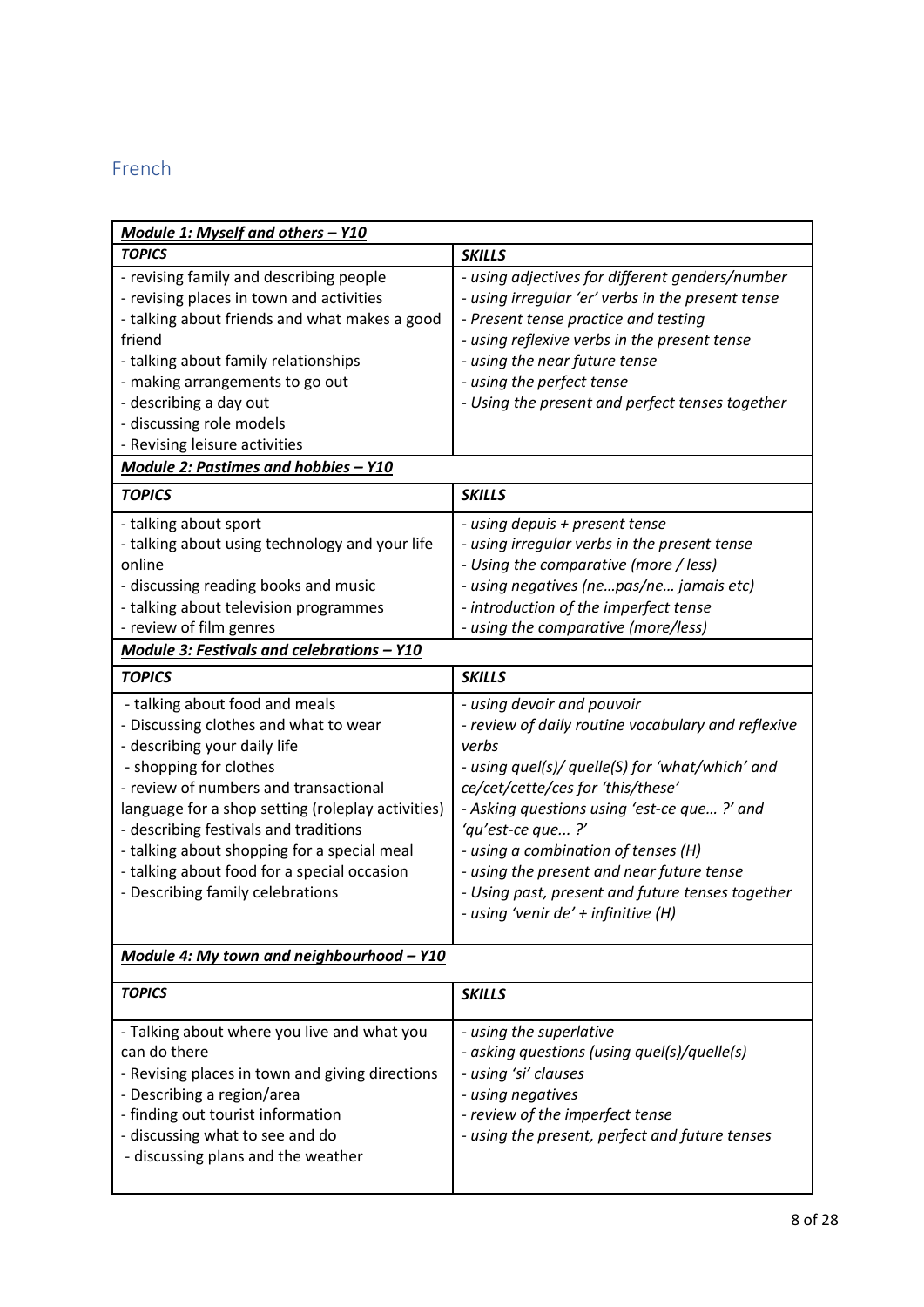| - Using the future simple for weather<br>forecasts/ making plans<br>- talking about your town, village or<br>neighbourhood<br>- describing issues in town and what they                                                                                                                                                                                                                                                                                                                                                 |                                                                                                                                                                                                                                                                                                                                                                                                                                           |
|-------------------------------------------------------------------------------------------------------------------------------------------------------------------------------------------------------------------------------------------------------------------------------------------------------------------------------------------------------------------------------------------------------------------------------------------------------------------------------------------------------------------------|-------------------------------------------------------------------------------------------------------------------------------------------------------------------------------------------------------------------------------------------------------------------------------------------------------------------------------------------------------------------------------------------------------------------------------------------|
| would change (conditional)<br>- describing community projects                                                                                                                                                                                                                                                                                                                                                                                                                                                           |                                                                                                                                                                                                                                                                                                                                                                                                                                           |
| Module 5: Holidays - past, present, future and ideal - Y10                                                                                                                                                                                                                                                                                                                                                                                                                                                              |                                                                                                                                                                                                                                                                                                                                                                                                                                           |
| <b>TOPICS</b>                                                                                                                                                                                                                                                                                                                                                                                                                                                                                                           | <b>SKILLS</b>                                                                                                                                                                                                                                                                                                                                                                                                                             |
| - dealing with a hotel stay<br>- Talking about travelling<br>- Saying what you do and did on holiday<br>- talking about an ideal holiday<br>- ordering in a restaurant<br>- talking about holiday disasters                                                                                                                                                                                                                                                                                                             | - using the nous form of the verb and notre/nos<br>- More practice of the comparative<br>- using 'avant de' + infinitive (H)<br>- Using the present and perfect tenses<br>- Using expressions with avoir<br>- using en + the present participle (H)<br>- Using three time frames                                                                                                                                                          |
| Module 6: Describing my school - Y11                                                                                                                                                                                                                                                                                                                                                                                                                                                                                    |                                                                                                                                                                                                                                                                                                                                                                                                                                           |
| <b>TOPICS</b>                                                                                                                                                                                                                                                                                                                                                                                                                                                                                                           | <b>SKILLS</b>                                                                                                                                                                                                                                                                                                                                                                                                                             |
| - Revising school subjects and talking about<br>your timetable<br>- Giving opinions on school subjects and<br>facilities<br>- talking about your school and school in<br>French-speaking countries<br>- discussing rules and regulations<br>- Discussing healthy and unhealthy living<br>- using the imperative to give advice around<br>healthy lifestyles<br>- talking about school / clubs<br>- talking about a school exchange<br>- talking about successes at school<br>- Discusing vice (H - U5 - Sous Influence) | - Understanding direct object pronouns<br>- using the pronouns il and elle<br>- using the 'ils/elles' form of the verb to describe<br>school norms in different countries/ locales<br>- using il faut de and il est interdit de<br>- impersonal verb forms and use of subjunctive<br>(H)<br>- using adverbs and learning how to form these<br>- recognising and using the imperfect tense<br>- using past, present and future time frames |
| <b>Module 7: Future plans and employment</b>                                                                                                                                                                                                                                                                                                                                                                                                                                                                            |                                                                                                                                                                                                                                                                                                                                                                                                                                           |
| <b>TOPICS</b>                                                                                                                                                                                                                                                                                                                                                                                                                                                                                                           | <b>SKILLS</b>                                                                                                                                                                                                                                                                                                                                                                                                                             |
| - revising vocab for careers / professions<br>- discussing jobs and work preferences<br>- talking about jobs / career<br>- Discussing work preferences<br>- talking about plans, hopes and wishes<br>- talking about how you earn money<br>- applying for jobs                                                                                                                                                                                                                                                          | - using the conditional<br>- saying 'better' / 'worse' and 'the best/ the<br>worst thing'<br>- Understanding the simple future ('will' or<br>'shall')<br>- Understanding the subjunctive<br>- using present, perfect and conditional                                                                                                                                                                                                      |
| <b>Module 8: The environment and social issues</b>                                                                                                                                                                                                                                                                                                                                                                                                                                                                      |                                                                                                                                                                                                                                                                                                                                                                                                                                           |
| <b>TOPICS</b>                                                                                                                                                                                                                                                                                                                                                                                                                                                                                                           | <b>SKILLS</b>                                                                                                                                                                                                                                                                                                                                                                                                                             |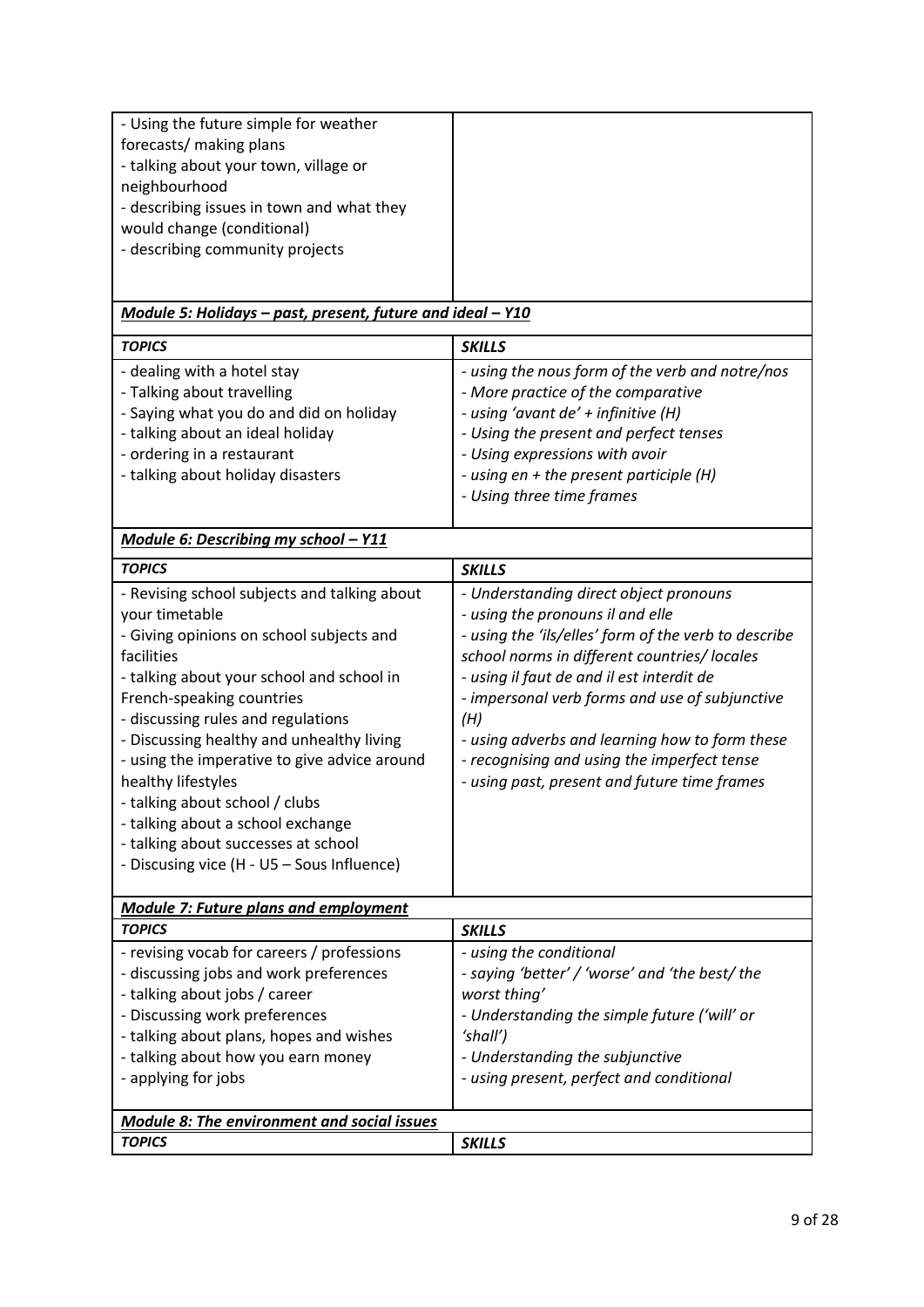| - Discussing the weather and natural disasters<br>/ problems facing the world<br>- Talking about protecting the environment<br>- Discussing ethical shopping and the issues<br>with fast fashion<br>- talking about volunteering<br>- Discussing big events<br>- giving arguments for and against | - More on the simple future tense<br>- making connections between word types<br>(verbs/adverbs/nouns/adjectives)<br>- Using on doit / on peut + the infinitive<br>- Using modal verbs and review of the conditional<br>(on devrait / on pourrait)<br>- Understanding the passive<br>- using emphatic pronouns<br>- using indirect object pronouns<br>- Using three time frames |
|---------------------------------------------------------------------------------------------------------------------------------------------------------------------------------------------------------------------------------------------------------------------------------------------------|--------------------------------------------------------------------------------------------------------------------------------------------------------------------------------------------------------------------------------------------------------------------------------------------------------------------------------------------------------------------------------|
|                                                                                                                                                                                                                                                                                                   | - giving arguments for and against                                                                                                                                                                                                                                                                                                                                             |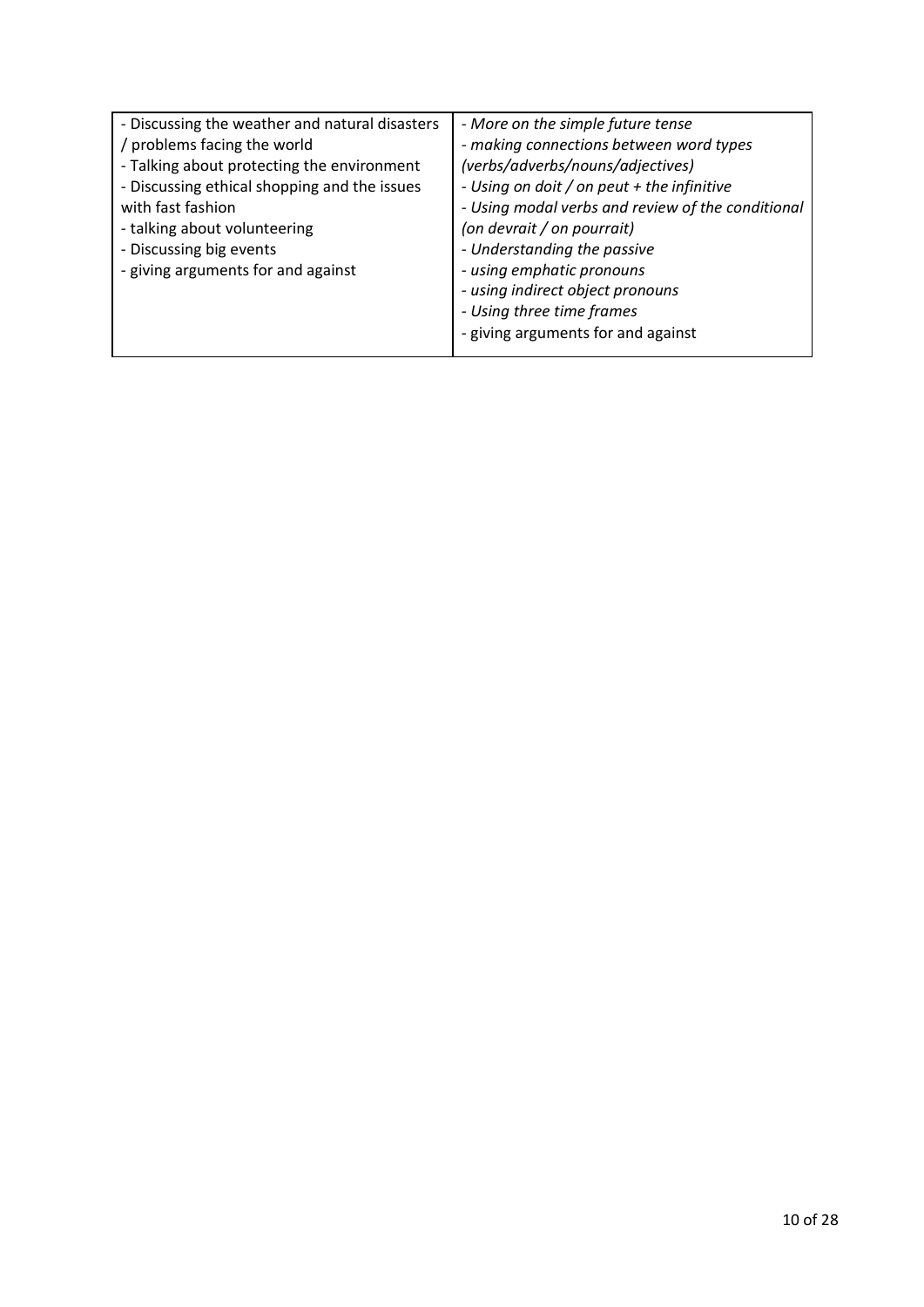# Geography

#### **Unit 1- Physical Environment**

- Changing landscapes of the UK
- Different characteristics of Sedimentary/Igneous and Metamorphic Rocks

#### Coastal Landscapes

- Erosional Landforms
- Bays and Headlands
- Sediment Transportation

#### River landscapes

- Erosional Landforms
- Mass movement
- River Discharge and how it is affected by changes in the rivers profile

#### Weather Hazards and Climate Change

- Prevailing Winds
- Variations UK Climate
- Solar Energy and the planet
- Hurricanes/Cyclones
- Droughts and their impacts

#### Ecosystems

- What is the Biosphere?
- Different ecosystems
- Deciduous Woodland case study (New Forest)
- Tropical Rainforest- Nutrient Cycle and Management

#### **Unit 2- Human Environment**

Changing cities

- Urbanisation
- Site/Situation UK/Brazil
- De-Industrialisation
- Migration in London and Rio de Janeiro

Global development

- Life Expectancy
- Ethiopian Case Study- location and the effects of rapid development
- Human Development Index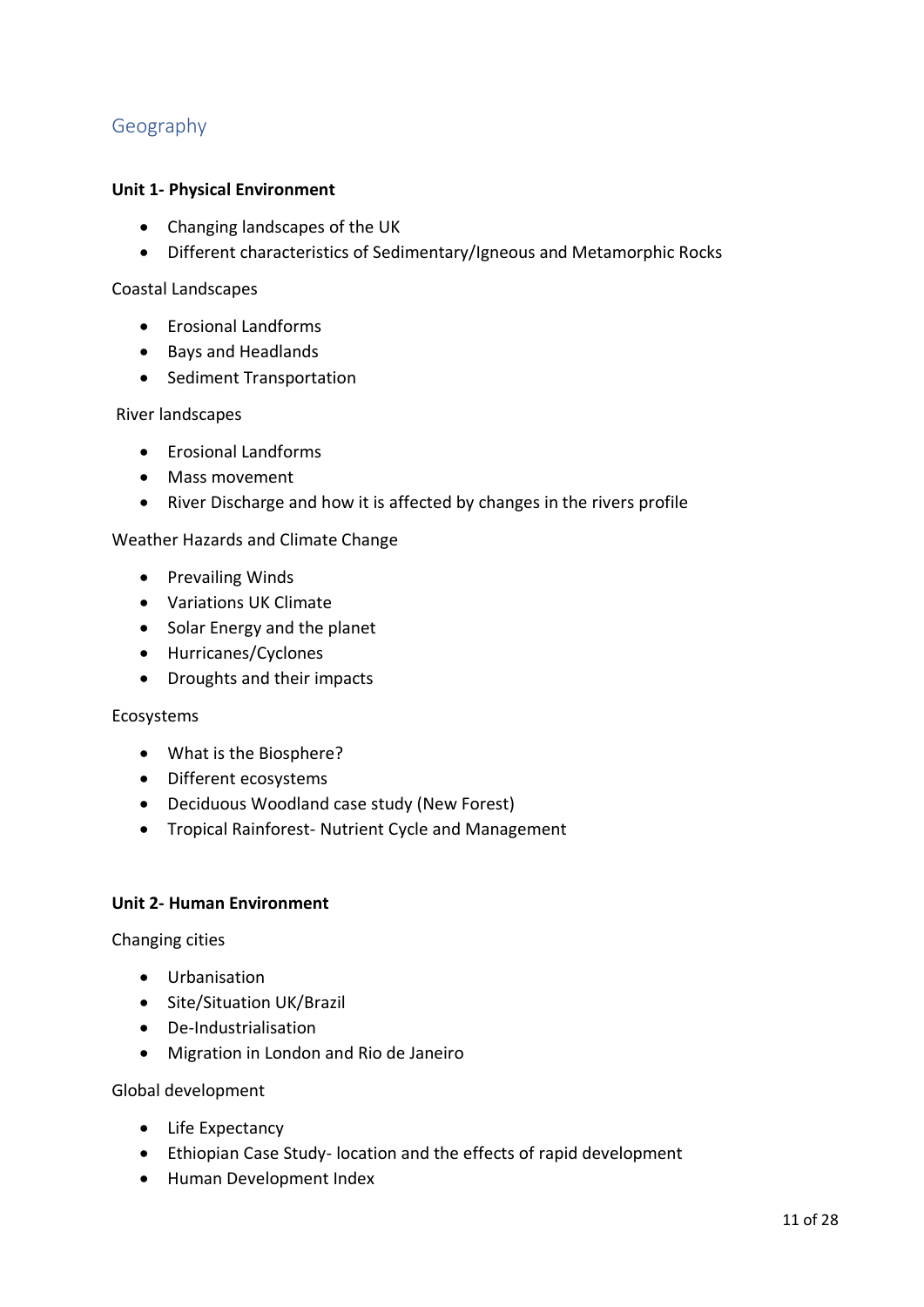- TNCs (H and M) and Follow the Honey
- International Aid and Ethiopia

# **Unit 3- Geographical decisions**

- Rivers- Flood Risk Maps
- Changing Cities Fieldwork- Land use mapping and Environmental Quality Survey
- Flooding Impacts
- Hard/Soft Engineering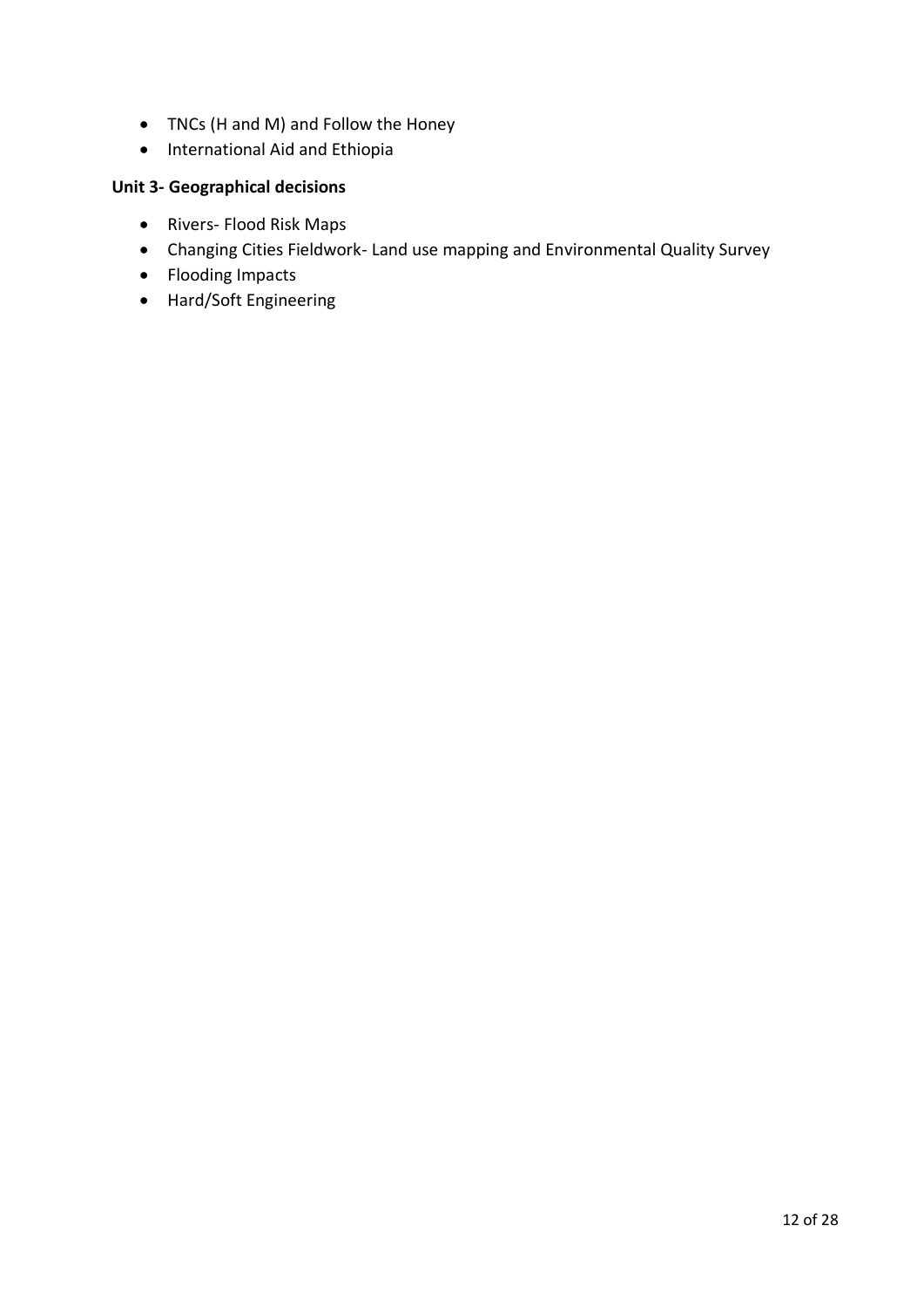## **History**

#### **Crime and punishment through time, c.1000-present**

- **1000-1500:**
- **1. Law Enforcement**
	- o **Anglo-Saxon** England e.g. oaths, trial by ordeal, tithings, courts
	- o **Norman** England e.g. trial by ordeal, tithings, church courts, justices of the peace, coroners
- **1500-1700:**
- **1. Law Enforcement**
	- o Town constables, night watchmen, thief takers
- **2. Punishment**
	- o early prisons, capital punishment and the bloody code, transportation to north America
- **1700-1900:**

#### **1. Punishment**

- o How far did attitudes towards punishment change c.1700-1900?
	- End of transportation
	- End of bloody code and public executions
	- Prison reform (Pentonville Prison, John Howard, Elizabeth Fry)

#### • **1900-present:**

- **1. Crime**
	- o How much have crime and definitions of crime changed c.1900-present?
		- E.g. race crime, homophobia, domestic violence, abortion
		- Attitudes towards social crime e.g. driving offences, drug taking
		- New crime or old crime? E.g. terrorism, smuggling, Fraud, Trafficking, Cyber Crime

**Whitechapel c. 1870-1900: crime, policing and the inner city**

- What was policing like at this time?
	- o How was the police force organised?
	- o What was the role of Commissioner Charles Warren?
	- o CID (Criminal Investigation Department)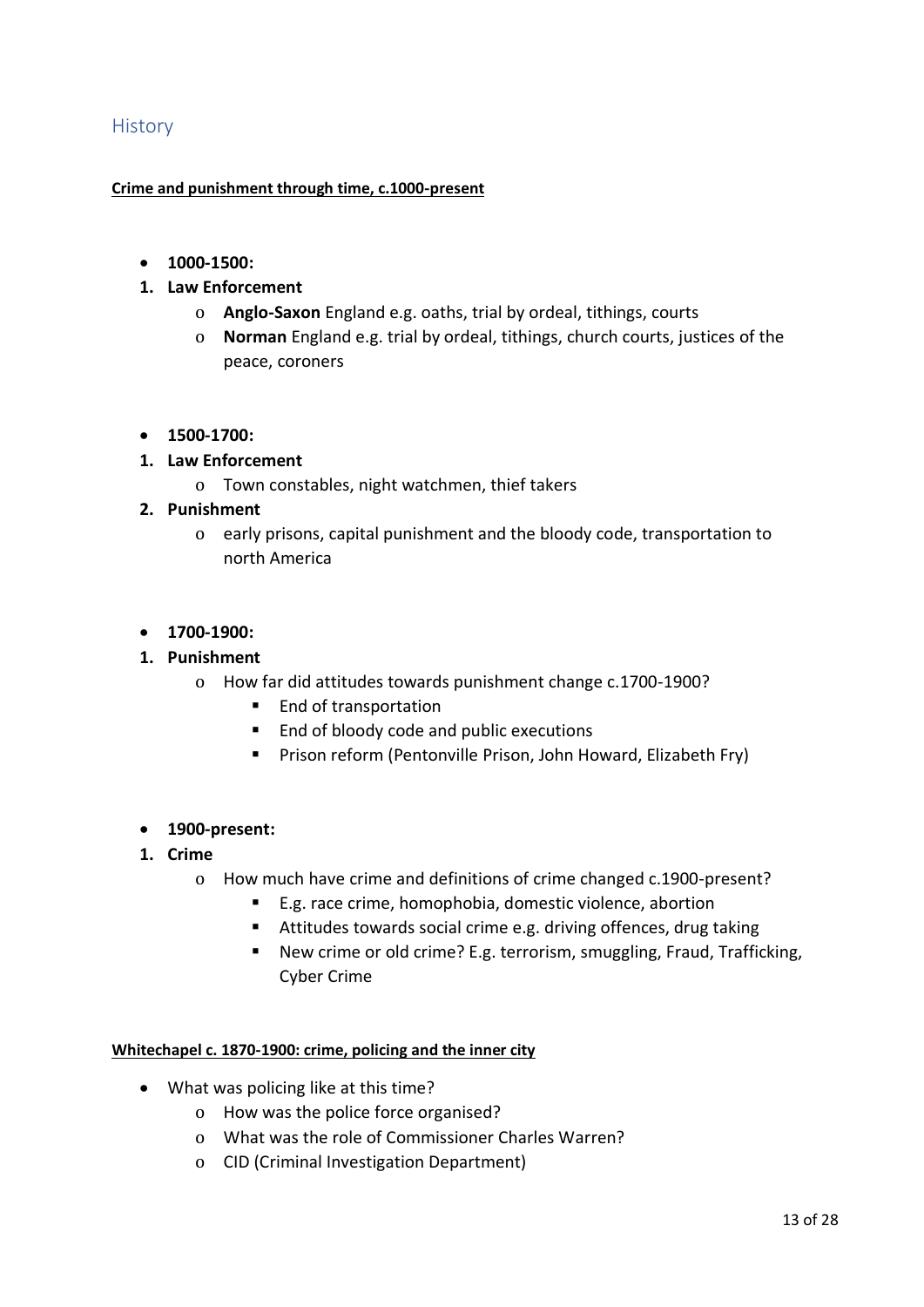- What was Victorian Whitechapel like?
	- o Pollution and poor sanitation
	- o Poverty in Whitechapel
	- o Housing e.g. rookeries, slums and overcrowding
	- o Work in Whitechapel workhouses and orphanages
- Immigration and tension in Whitechapel
	- o Irish immigrants
	- o Eastern European and Jewish immigrants
	- o Socialism and anarchism
- The Whitechapel murders
	- o The Jack the Ripper Murders and police investigation
	- o Obstacles to police success lack of forensic techniques, the media, police competition
	- o The Whitechapel Vigilance Committee
- How effective was policing in Victorian Whitechapel?
	- o Police investigation of the Whitechapel murders
	- o H Division and attitudes towards them
	- o Crime in Whitechapel alcoholism, prostitution, protection rackets
- Improvements to Whitechapel
	- o The Peabody Estate
	- o Improvements to police techniques
	- o Queen Victoria and lighting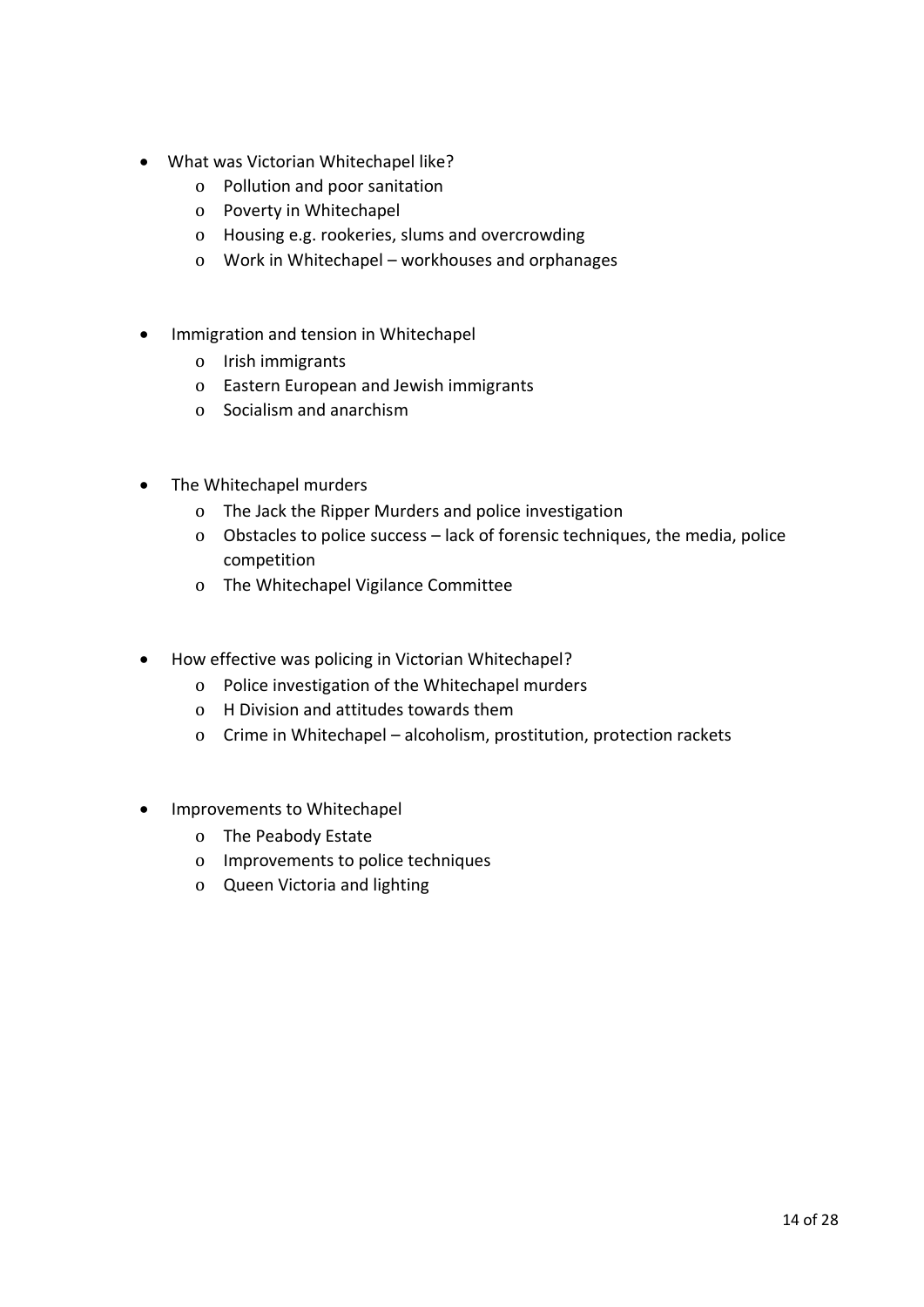# Maths

|                                 | <b>Foundation</b>            |                                  |
|---------------------------------|------------------------------|----------------------------------|
|                                 | Paper 2 - Calculator         | Paper 3 - Calculator             |
| Paper 1 - Non Calculator        | (Protractor needed)          | (Tracing paper needed)           |
| Rounding to nearest 1000        | <b>Converting Units</b>      | Simplifying ratio                |
| Changing units                  | <b>Decimals to Fractions</b> | Factors                          |
| Ordering decimals               | Use of calculator            | <b>Fractions to Percentage</b>   |
| Changing minutes to hours       | Multiplying expressions      | Converting units                 |
| Using probability words         | Square numbers               | Real life money problem          |
| Worded addition/subtraction     | Working out how much         |                                  |
| problem                         | change                       | Pictograms                       |
| Median                          | Use of inequality symbols    | Train timetable                  |
| <b>FDP</b>                      |                              |                                  |
| (Fractions/Decimals/Percentage) | 3D shape                     | Probability scale                |
| Co-ordinates                    | Simplifying expressions      | Speed                            |
| Estimation                      | Ordering fractions           | Money problem                    |
| Conversion graph                | <b>Bar charts</b>            | Rounding to 1 d.p                |
| Linear equations                | Sample space diagram         | Rounding to sig fig              |
| Angles in a quadrilateral       | Co-ordinate of midpoint      | <b>BIDMAS</b>                    |
| Four operations of fractions    | <b>Frequency Tree</b>        | Substitution                     |
| Expressions                     | Factorising                  | Recipes                          |
|                                 | Solving equations with       |                                  |
| Using Standard form             | brackets                     | Angles in a triangle             |
| Simplifying ratio to 1:n        | Inequality on a number line  | Linear graphs                    |
| Fraction and % of a quantity    | Worded area question         | <b>Estimating probability</b>    |
| Multiplying decimals            | Scale drawing                | <b>HCF</b>                       |
| <b>Expand and simplify</b>      | <b>Bearings</b>              | Multiplying expressions          |
| Scattergraphs                   | Prime numbers                | Exchange rate                    |
| Fractions/Percentages/Ratio     | Use of calculator            | Translation                      |
| Plans and elevation             | Similar shapes               | <b>Describe Transformation</b>   |
| Pressure (Formula given)        | <b>Estimated Mean</b>        | Frequency polygon                |
| <b>Standard Form</b>            | Volume of cylinder           | Similar shapes                   |
| Perimeter/Area problem          | Compound/Simple interest     | Ratio                            |
| <b>Reverse Mean</b>             | Error Interval               | Area of circle                   |
| Simultaneous Equation           | Trigonometry                 | Nth term                         |
|                                 | <b>Plotting Cubic graphs</b> | Factorising                      |
|                                 | Probability                  | <b>Expanding double brackets</b> |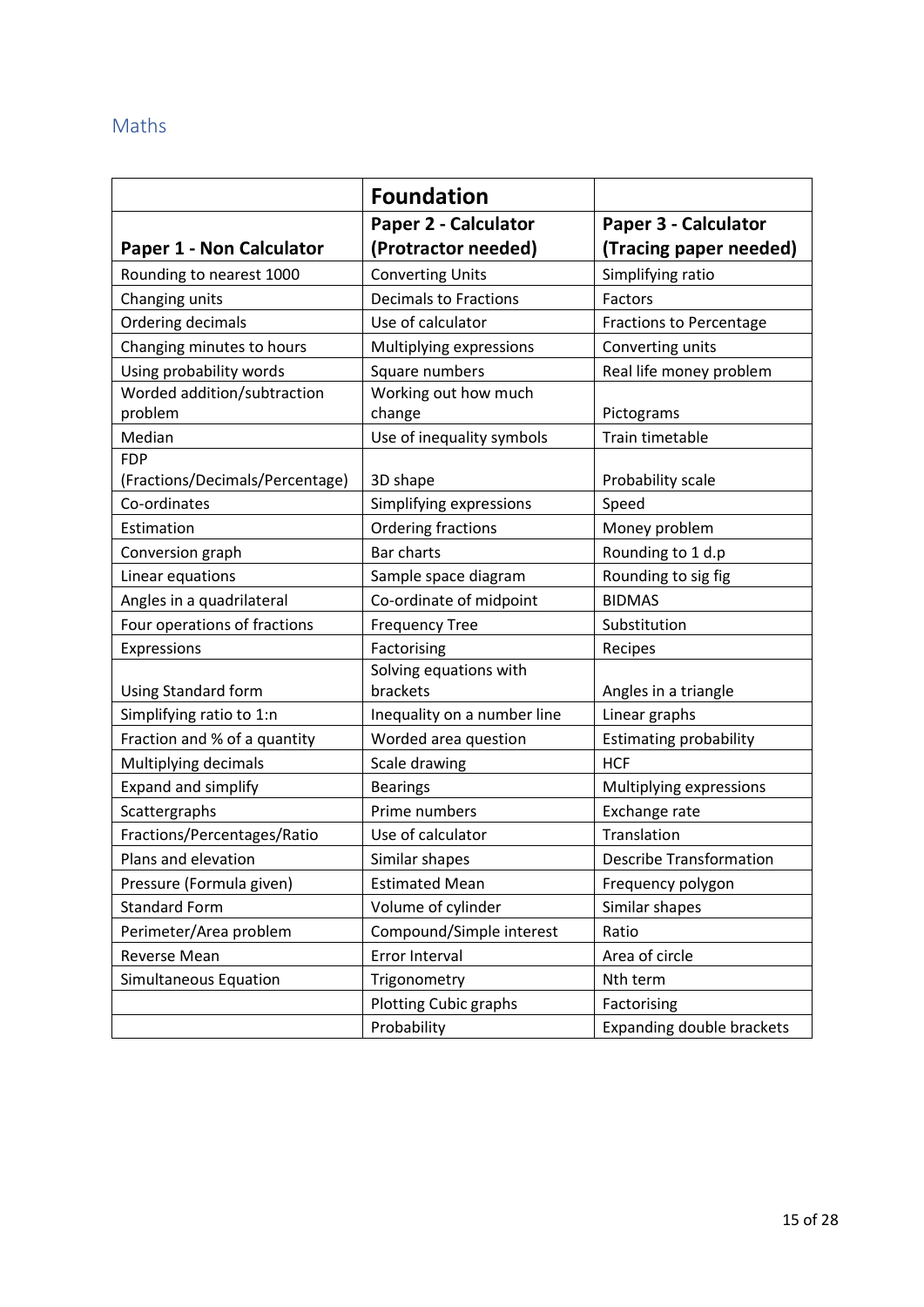|                                    |                          | <b>February Mocks - Higher topic list</b>   |                          |                                     |                          |
|------------------------------------|--------------------------|---------------------------------------------|--------------------------|-------------------------------------|--------------------------|
| Paper 1 - Non<br><b>Calculator</b> | <b>MW</b><br><b>Clip</b> | Paper 2 -<br><b>Calculator</b>              | <b>MW</b><br><b>Clip</b> | Paper 3 -<br><b>Calculator</b>      | <b>MW</b><br><b>Clip</b> |
| Scatter graphs                     | 129                      | Use of calculator                           | 77                       | <b>HCF</b>                          | 79                       |
| Fractions/Percentage<br>s/Ratio    | 106,<br>107,<br>165      | Similar shapes                              | 144                      | Indices                             | 82, 154,<br>188          |
| Plans and elevations               | 51                       | <b>Estimated Mean</b>                       | 130b                     | Exchange rates                      | 105                      |
| Pressure (Formula<br>given)        | 142                      | Volume of cylinder                          | 119                      | Translation                         | 50                       |
| <b>Standard Form</b>               | 83                       | Error Interval                              | 155                      | Describe<br>Transformation          | 48, 49,<br>50, 148       |
| Perimeter/Area<br>problem          | 52,<br>55, 56            | Trigonometry                                | 168                      | Frequency polygon                   | 65 <sub>b</sub>          |
| Estimation                         | 91                       | <b>Plotting Cubic graphs</b>                | 161                      | Similar shapes                      | 144                      |
| <b>Expand and simplify</b>         | 93,<br>134               | Solving an equation (x<br>on both sides)    | 135                      | Ratio                               | 106, 165                 |
| Depreciation                       | 164                      | Compound/Simple<br>interest                 | 111,<br>164              | Area of circle                      | 117                      |
| <b>Boxplots</b>                    | 187                      | <b>Standard Form</b>                        | 83                       | Gradient                            | 97                       |
| Worded simultaneous<br>equation    | 162                      | <b>Combinations (listing</b><br>strategies) | 69                       | Cumulative<br>Frequency             | 186                      |
| Surds                              | 207                      | Iteration                                   | 180                      | <b>Reverse Percentages</b>          | 110                      |
| Quadratic formula                  | 191                      | Perimeter of a sector                       | 167                      | <b>Expanding triple</b><br>brackets | 178                      |
| Probability tree                   | 151                      | <b>Inverse Proportion</b><br>(using k)      | 199                      | Matching graphs                     | 161,<br>195, 99,<br>194  |
| Changing the subject               | 136,                     | Non Right angle                             |                          |                                     |                          |
| of a formula                       | 190                      | Trigonometry                                | 202                      | Congruent triangles                 | 166                      |
| Hard ratio                         | 200                      | Gradient of a curve                         | 216a                     | Functions                           | 214, 215                 |
|                                    | 183,                     |                                             |                          |                                     |                          |
| <b>Circle Theorems</b>             | 184                      | Histogram                                   | 205                      | Probability                         | 59, 125                  |
|                                    | 82,                      | Quadratic                                   |                          |                                     |                          |
|                                    | 154,                     | Simultaneous                                |                          |                                     | 168,                     |
| Indices                            | 188                      | equation                                    | 211                      | Hard Trig question                  | 202, 203                 |
| Trig gaphs                         | 195                      | Conditional<br>Probability                  | 204                      | Quadratic<br>sequences              | 213                      |
| Completing the<br>square           | 209                      |                                             |                          | <b>Bounds</b>                       | 206                      |
|                                    |                          |                                             |                          |                                     | 63                       |
|                                    | 174,<br>219              |                                             |                          |                                     | Corbett                  |
| Vectors                            |                          |                                             |                          | Area of a segment                   | Maths                    |
| Equation of a circle               | 197                      |                                             |                          | Similar shapes                      | 201                      |
|                                    |                          |                                             |                          | Quadratic                           |                          |
|                                    |                          |                                             |                          | inequalities                        | 212                      |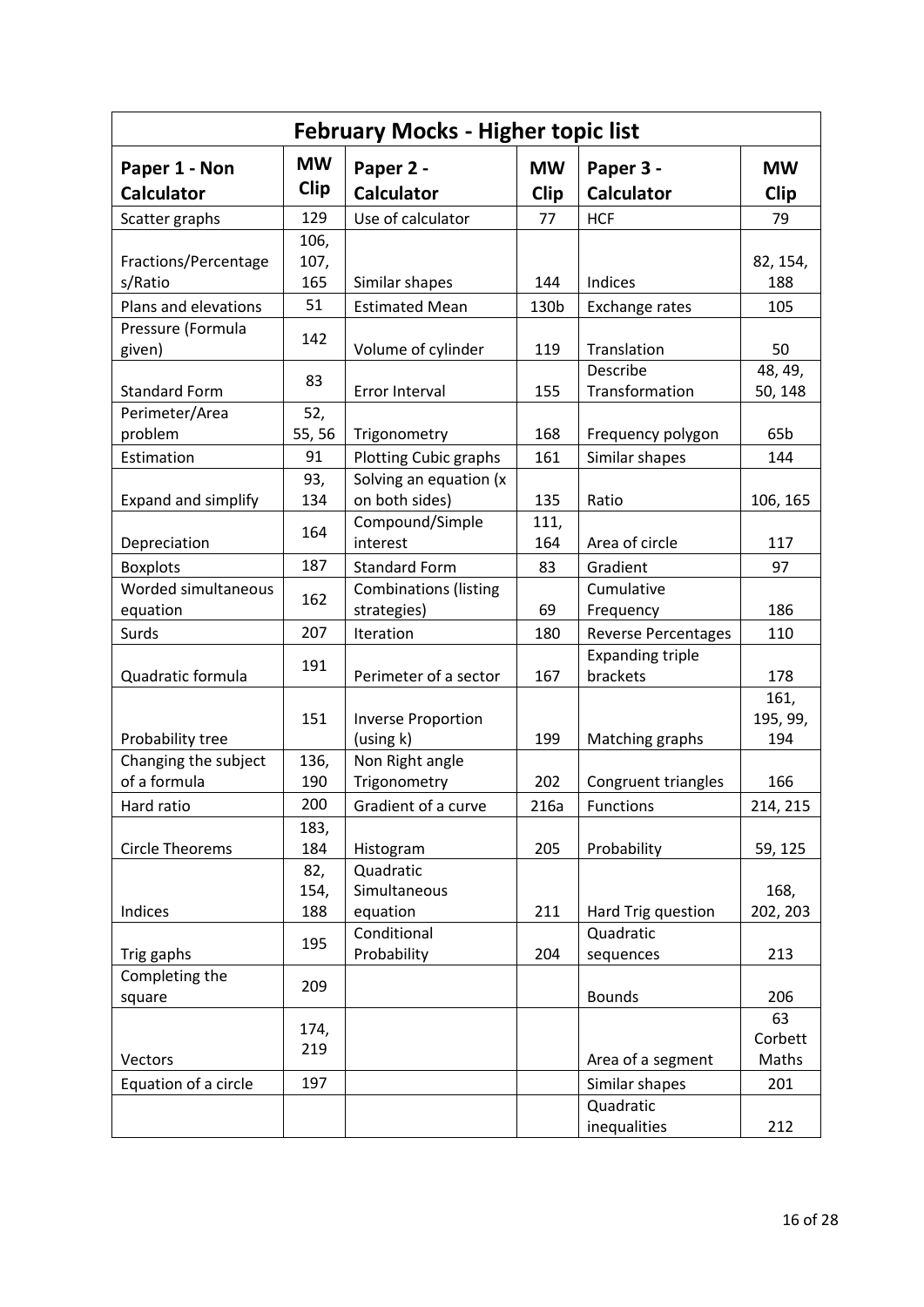## **Paper 1**

PE

• The structure and function of the musculoskeletal system

-How the major muscles and muscle groups of the body work antagonistically on the major joints of the skeleton to affect movement in physical activity at the major moveable joints

• The structure and functions of the cardio-respiratory system

#### -Blood vessels

-Mechanics of breathing- the interactions of the intercostal muscles, ribs and diaphragm in breathing

-Interpretations of a spirometer trace

• Anaerobic and aerobic exercise

-The use of aerobic and anaerobic exercise in practical examples of differing intensities

• The short and long-term effects of exercise

-Long-term effects of exercise (months and years of exercising)

• Lever systems, examples of their use in activity and the mechanical advantage they provide in movement

-Analysis of basic movements in sporting examples

- The components of fitness, benefits for sport and how fitness is measured and improved
- -Linking sports and physical activity to the required components of fitness
- -Reasons for and limitations of fitness testing
	- Effective use of warm up and cool down

-Warming up and cooling down

#### **Paper 2**

• Classifications of skills (basic/complex, open/closed)

-Classifications of skill

- Basic information processing
- Engagement patterns of different social groups in physical activity and sport

-Engagement patterns of different social groups and the factors affecting them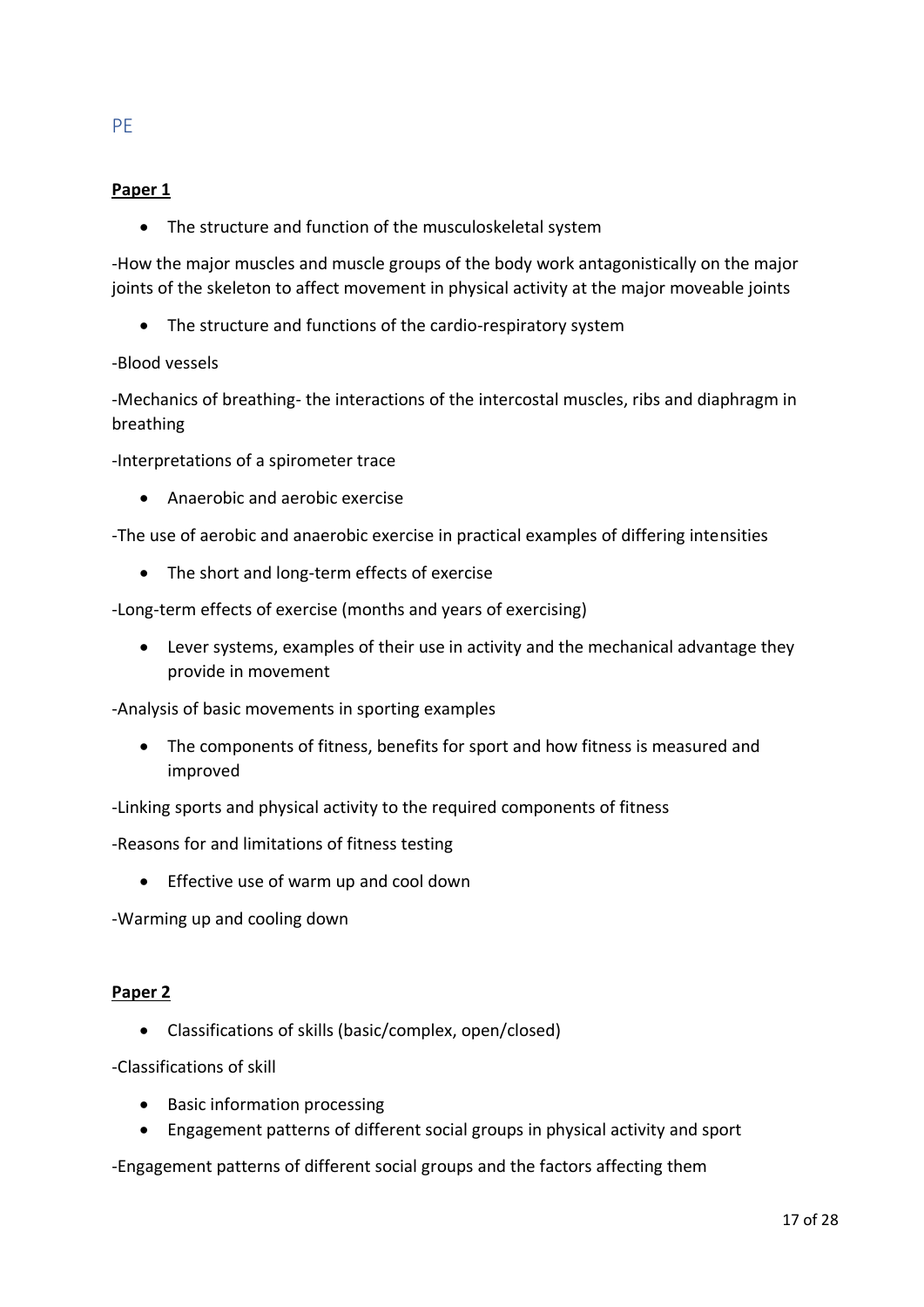• Commercialisation of physical activity and sport

-Positive and negative impacts of sponsorship and media

- -Positive and negative impact of technology
	- Ethical and socio-cultural issues in physical activity and sport
- -Prohibited substances
- -Reasons why hooliganism occurs
- -Strategies employed to combat hooliganism/spectator behaviour
	- Energy use, diet, nutrition and hydration

-Nutrition- the role of carbohydrates, fat, protein and vitamins/minerals

-Reasons for maintaining water balance (hydration)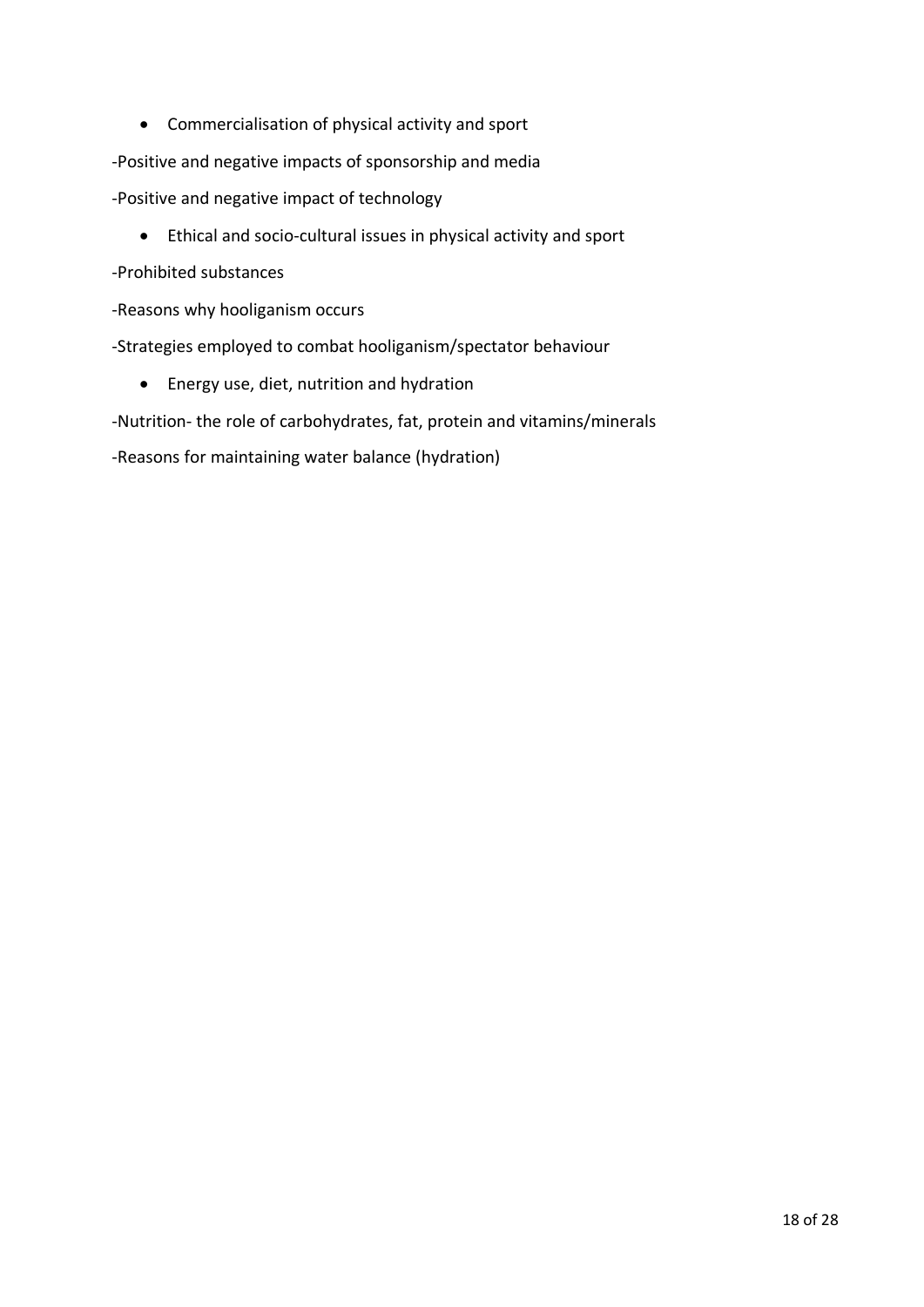| Paper 1                                    | Paper <sub>2</sub>                         |
|--------------------------------------------|--------------------------------------------|
| <b>Chapter 1 - Catholic Beliefs</b>        | <b>Chapter 7 - Jewish Beliefs</b>          |
| $1.1 - Trinity$                            | 7.2 - Shekinah                             |
| 1.3 - Creation                             | $7.3$ – The Messiah                        |
| $1.5$ – Incarnation                        | $7.6$ – The sanctity of life               |
| 1.6 – Events of the Paschal Mystery        | 7.7 - Moral principles and the Mitzvot     |
| <b>Chapter 2 - Catholic Practices</b>      | <b>Chapter 8 - Jewish Practices</b>        |
| $2.1 -$ The Sacraments                     | 8.1 - Public acts of worship               |
| 2.2 - Liturgical worship                   | 8.2 - Tenakh and Talmud                    |
| $2.3 - Funerals$                           | 8.3 - Private prayer                       |
| $2.4 -$ Prayer                             | 8.4 - The Shema and Amidah                 |
| 2.5 - Popular Piety                        | 8.5 - Ritual and ceremony                  |
| 2.6 - Pilgrimage                           | $8.6 - Shabbat$                            |
| 2.7 - Catholic Social Teaching             | 8.7 – Festivals                            |
| 2.8 - Evangelism                           | 8.8 - Features of the synagogue            |
| Chapter 3 - Sources of Wisdom and          | Chapter 9 - Arguments for the existence of |
| <b>Authority</b>                           | God                                        |
| 3.4 - Second Vatican Council               | $9.2 - Visions$                            |
| 3.6 - Four marks of the Church             | $9.3 -$ Miracles                           |
| 3.7 - Mary as a model of the Church        | $9.5$ – The design argument                |
| 3.8 – Personal and ethical decision making | $9.6$ – The cosmological argument          |
| <b>Chapter 4 - Forms of Expression</b>     | Chapter 10 - Religious Teachings on        |
| 4.1 - Catholic church architecture         | Relationships and Families in the 21st     |
| 4.2 - Catholic church features             | <b>Century</b>                             |
| 4.3 - Sacred objects                       | $10.1 -$ Marriage                          |
| 4.4 - Artwork in Catholicism               | 10.2 - Sexual relationships                |
| 4.5 - Sculpture and statues                | $10.3 -$ The family                        |
| 4.6 - Symbolism used in religious art      | 10.4 - Support for the family              |
| $4.7 - Drama$                              | 10.5 - Family planning                     |
| $4.8$ – Music in the liturgy               | 10.6 - Divorce, annulment and remarriage   |
|                                            |                                            |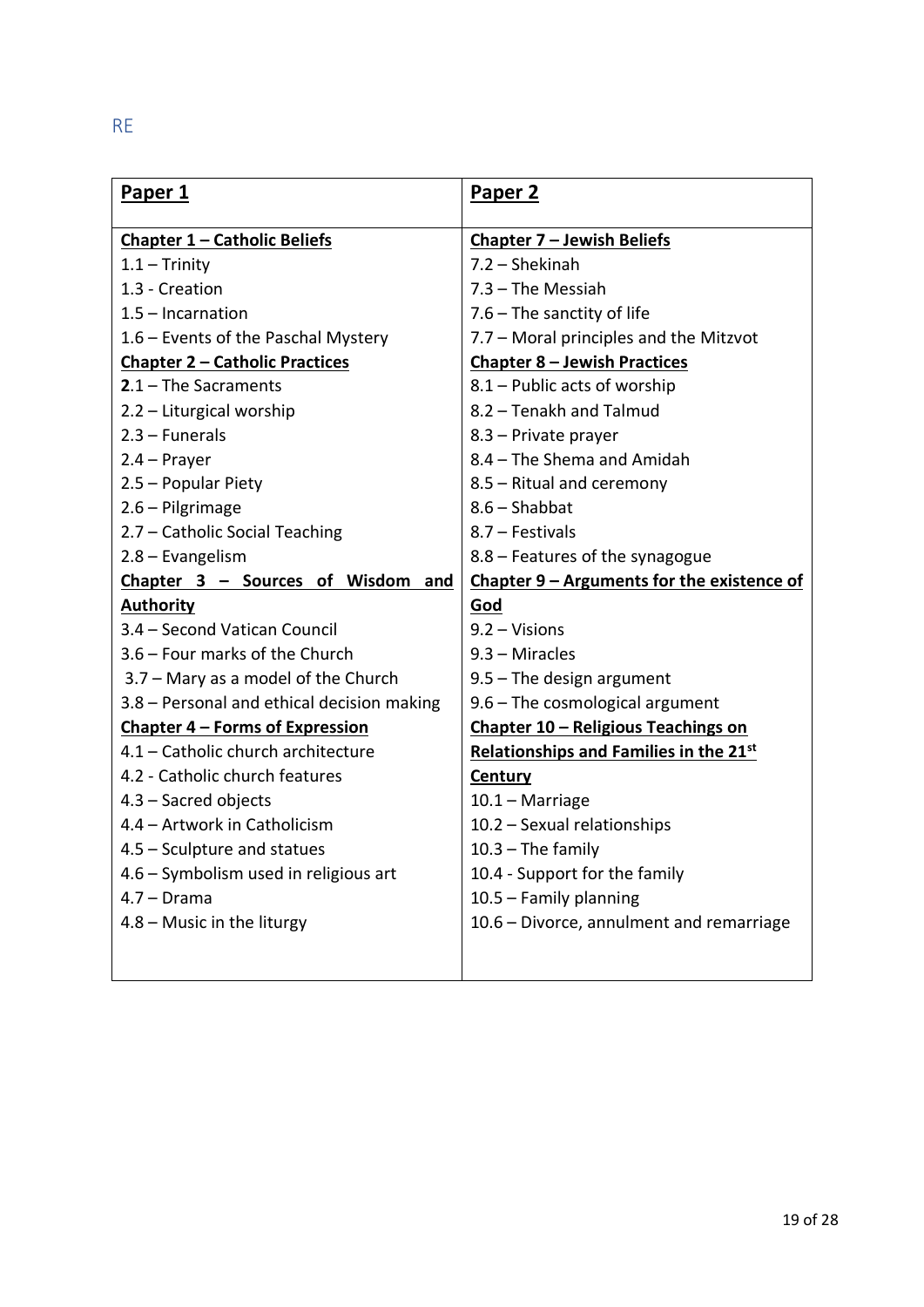# Science: Biology

#### **Paper 1**

#### **B1 – Cell biology**

Cell Structure, Cell Division, Diffusion (foundation tier only) and microscopy (foundation tier only)

#### **B2 – Organisation**

Principles of organisation and Animal Tissues, Organs and Organ Systems. Foundation students also cover Plant Tissues, Organs and Organ Systems.

#### **B3 – Infection and response**

Communicable (infectious) diseases, Bacterial diseases, vaccination, antibiotics and painkillers and discovery of drugs and their development

Foundation students also cover Fungal diseases, Protist diseases (malaria) and Human defence systems

#### **B4 – Bioenergetics**

Photosynthesis and Factors effecting rate of photosynthesis Higher tier students also cover Aerobic and anaerobic respiration and Metabolism

#### **Required practical list**

- Observing plant and animal cells with microscope (Foundation only)
- Food tests (both tiers)
- Investigate effect of pH on the rate of reaction of amylase (Higher only)
- Investigate effect of light intensity on the rate of photosynthesis (both tiers)

#### **Paper 2**

#### **B5 – Homeostasis and Response**

Homeostasis and hormonal control in humans. Only higher tier students need to study for reproductive hormones. Both tiers should focus on blood-glucose and temperature control.

#### **B6 – Inheritance, Variation and Evolution**

Higher tier students only need to focus on meiosis and classification. In addition to this, foundation students should also focus on inheritance and genetic diseases, evidence for evolution, fossils and genetic engineering

#### **B7 – Ecology**

Foundation tier students only need to focus on organisation of the ecosystem and waste management. Higher tier students should additionally focus on biodiversity and human's impact on the planet in addition to biotic and abiotic factors.

#### **Required practical list**

• Using quadrats for population samples and to carry out transects along a straight line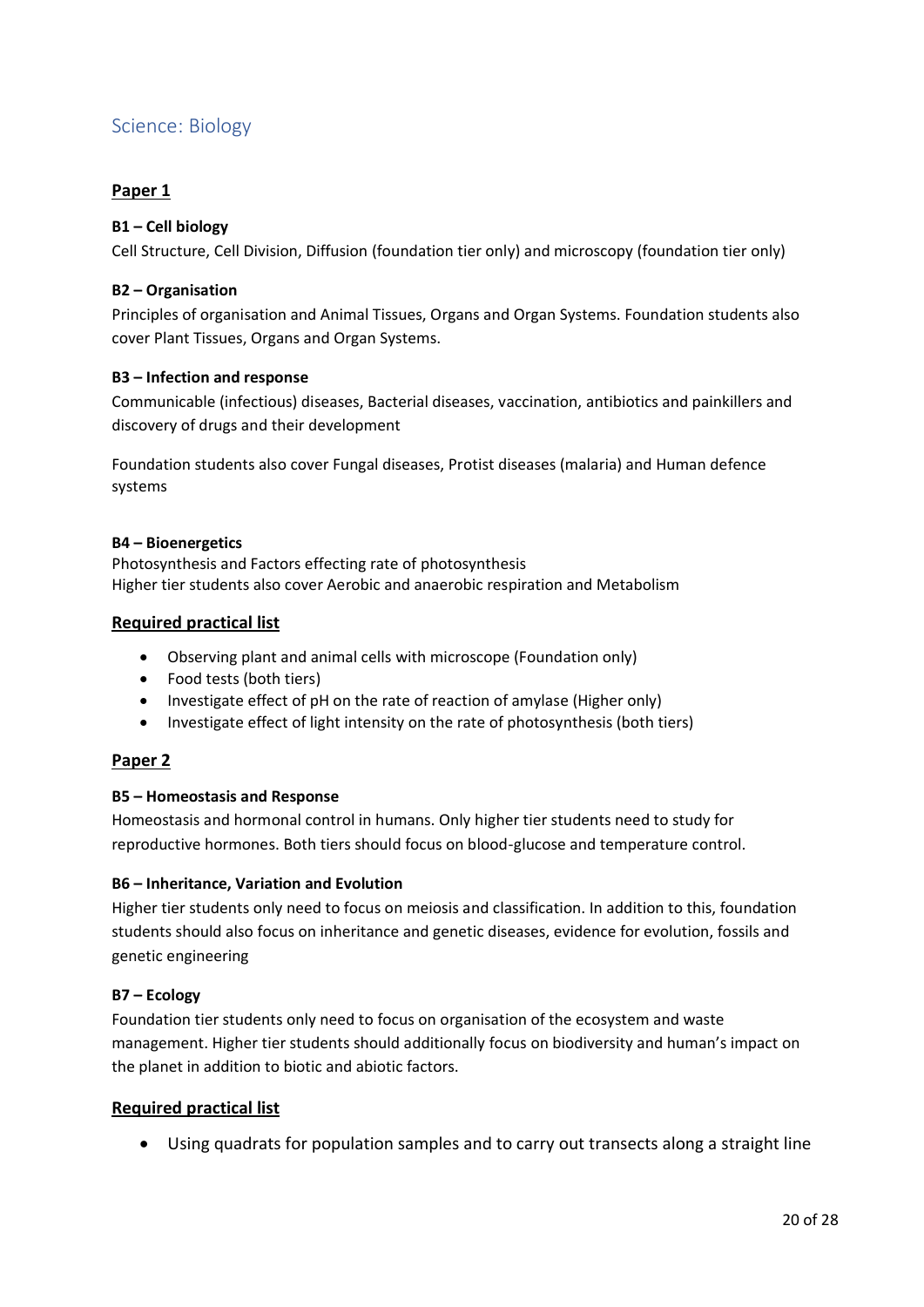# Science: Chemistry

#### **Paper 1**

#### **C1 – Atomic Structure and the Periodic Table**

The periodic table and the atomic model. This also includes reactivity patterns of different elements and electron configuration

#### **C2 – Structure, Bonding and Properties of Matter**

Ionic, covalent and metallic bonding and how this determines the properties of substances. Students should also be aware of bonding in carbon allotropes, and the importance of alloys & polymers

#### **C3 – Quantitative Chemistry**

Conservation of mass and balanced chemical equations, Relative formula mass, Mass changes, Chemical measurements and amounts, Limiting reactants, Concentration of solutions, Yield and atom economy of chemical reactions, Use of amount of substance in relation to volumes of gases.

#### **C4 – Chemical Changes**

Reactivity of metals, Extraction of metals, Oxidation and reduction, Reactions of acids with metals, Neutralisation of acids and salt production, Soluble salts, The pH scale, neutralisation, Strong and weak acids and Electrolysis

#### **C5 – Energy Changes**

Exothermic and endothermic reactions, Reaction profiles, The energy change of reactions, Chemical cells and fuel cells

#### **Required practical list**

- Making Soluble Salts
- Electrolysis
- Investigating Variables in reactions of metals and/or acids

#### **Paper 2**

#### **C6 – Rate and Extent of Chemical Change**

Calculating rates of reactions, Factors which affect the rates of chemical reactions, Collision theory and activation energy, Catalysts, Reversible reactions and dynamic equilibrium

#### **C7 – Organic Chemistry**

Crude oil, hydrocarbons and alkanes, Fractional distillation, Cracking and alkenes, Synthetic and naturally occurring polymers

#### **C8 – Chemical Analysis**

Pure substances, Formulations, Chromatography, Identification of common gases (foundation tier only)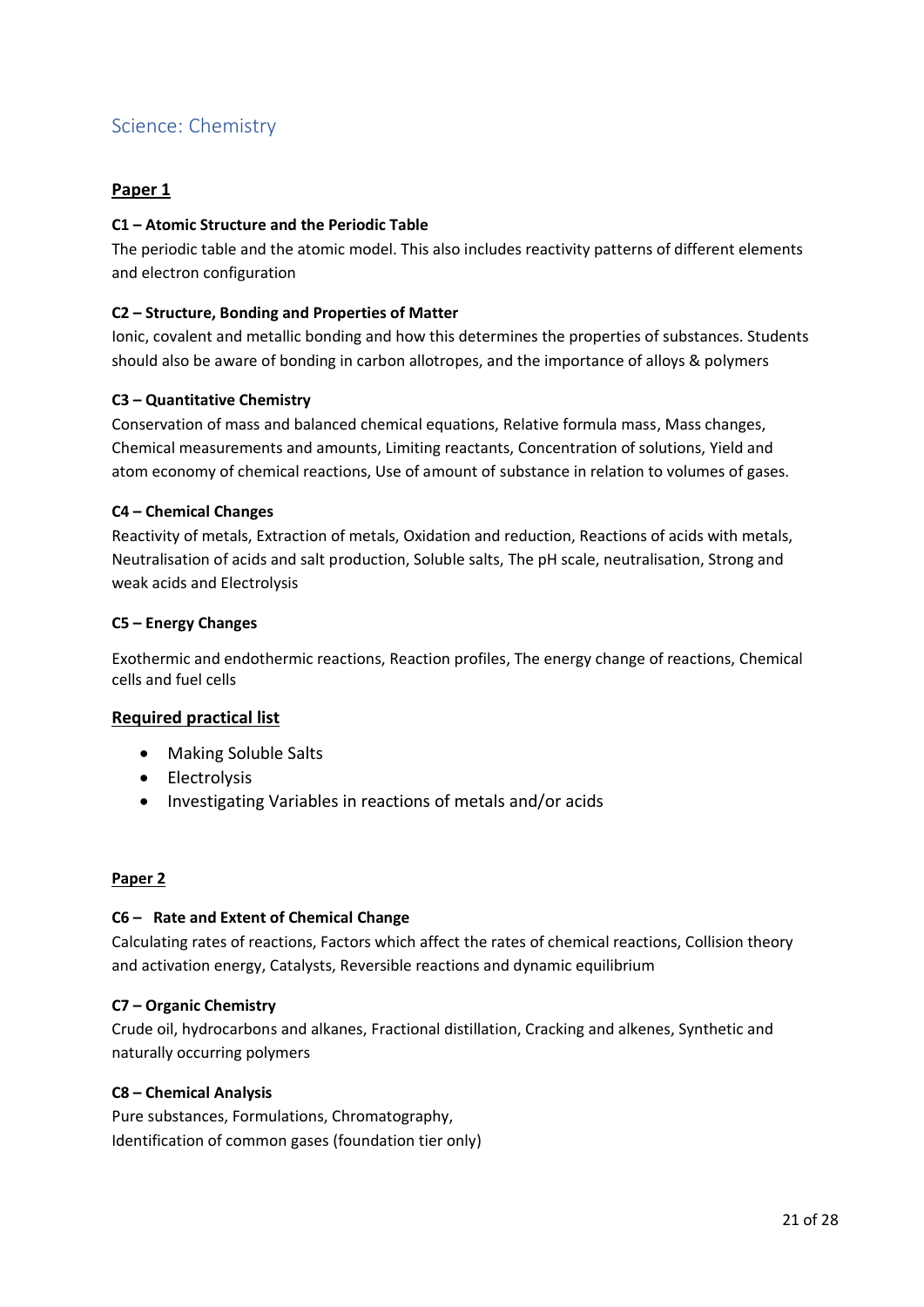#### **C9 – Chemistry of the Atmosphere**

The composition and evolution of the Earth's atmosphere, Carbon footprint, Atmospheric pollutants Greenhouse gases and global climate change (higher tier only)

#### **C10 – Using Resources**

Sustainable development, Potable water, Wastewater treatment, Life cycle assessment, Recycling

#### **Required practical list**

- Rates of Reaction
- Paper Chromatography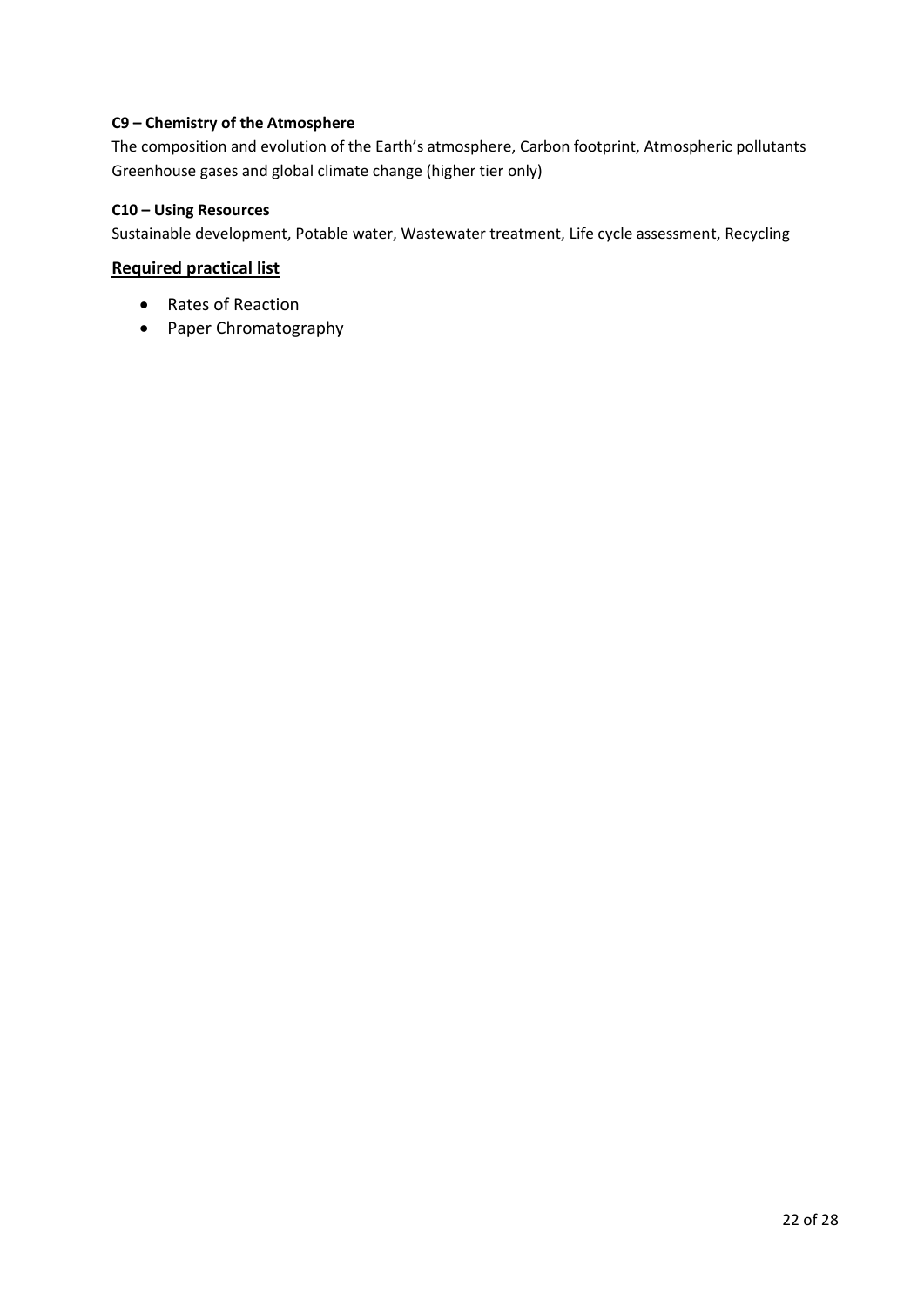# Science: Physics

#### **Paper 1**

#### **P1 – Energy**

Energy stores and transfers, dissipation of energy and efficiency, energy resources

#### **P2 – Electricity**

Current potential difference and resistance, power and energy transfers Series and parallel circuits (foundation tier onlt

#### **P3 – Particle Model of Matter**

Changes of state and the particle model, Internal energy (foundation tier only), Particle model and pressure (higher tier only)

#### **P4 – Atomic Structure**

Atoms, isotopes and nuclear radiation (isotopes only covered by higher tier)

#### **Required practical list**

- IV Characteristics of Circuit Components (eg diodes, filament lamps)
- Specific Heat Capacity

#### **Paper 2**

#### **P5 – Forces**

Distance-time and velocity-time time graphs, acceleration, Newton's Laws, vectors and scalars, speed distance and time, resultant forces

Momentum (higher tier only)

Braking (foundation tier only)

#### **P6 – Waves**

Wave properties and behaviour and electromagnetic waves

#### **P7 – Magnetism and Electromagnetism**

Permanent and induced magnets, magnetic fields (foundation tier only), Electromagnets and solenoids (both tiers), The motor effect (higher tier only)

#### **Required practical list**

• Leslie Cube – emission and absorption of infrared radiation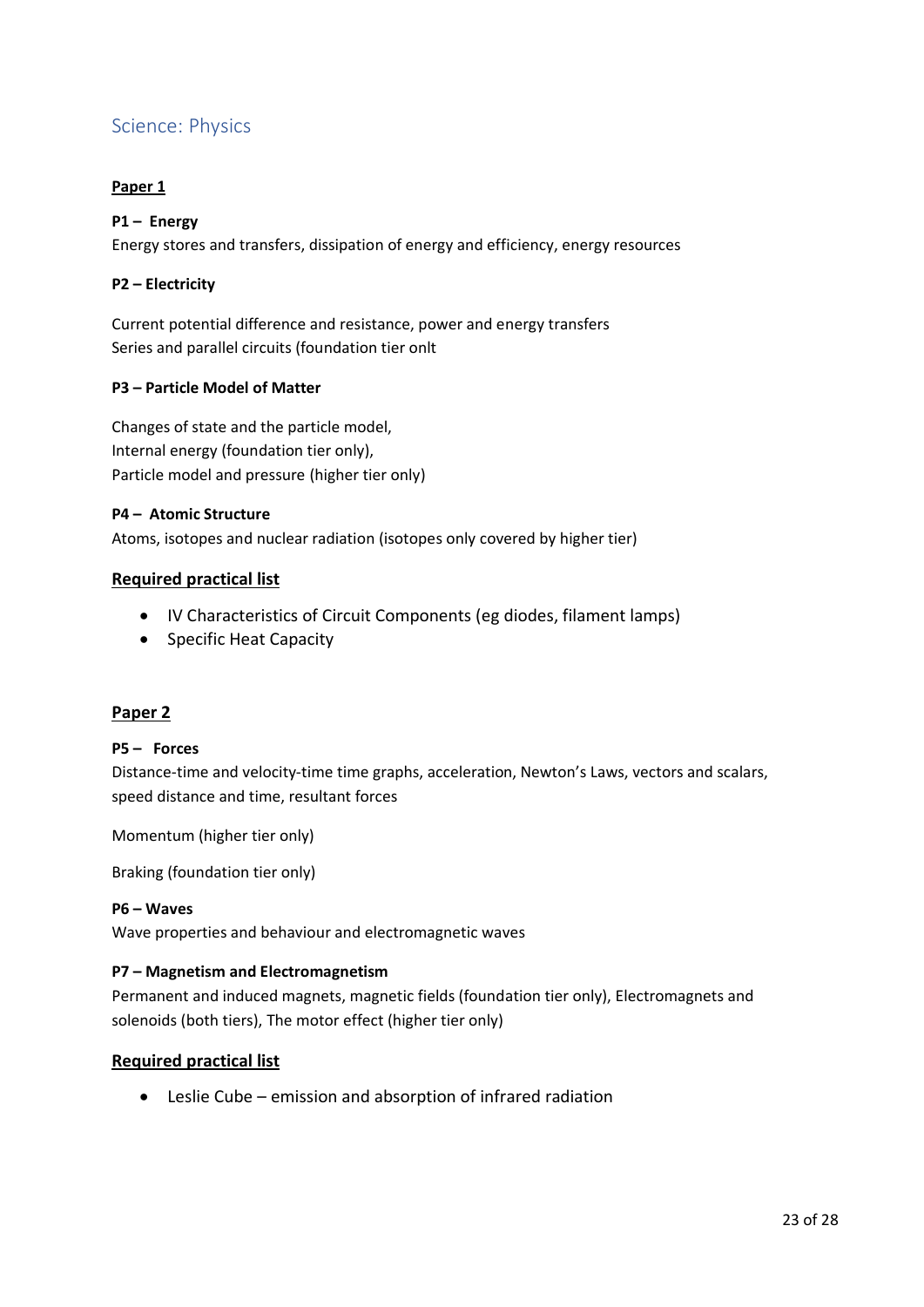# Sociology

#### **Paper 1: 1 hour and 45 minutes**

#### **Section 1**

#### **Families & Households**

- Family Diversity
- Gender roles within the family
- Feminist views of the family
- Changing patterns of Divorce in Britain since 1945
- The strengths and weaknesses of quantitative data
- The strengths and weaknesses of secondary data
- Wilmott and Young's (1957) and (1973) study on families
- Functions of the family

### **Section 2**

#### **Education**

- The functions of schools
- Pupil Subcultures
- Ethnicity and Educational Achievement
- The strengths and weaknesses of covert observation
- The strengths and weaknesses of longitudinal studies
- Bowles and Gintis's (1976) study on education
- Labelling theory and oppositional arguments surrounding differences in educational achievement
- The relationship between education and the capitalist system, considering the views of the sociological perspectives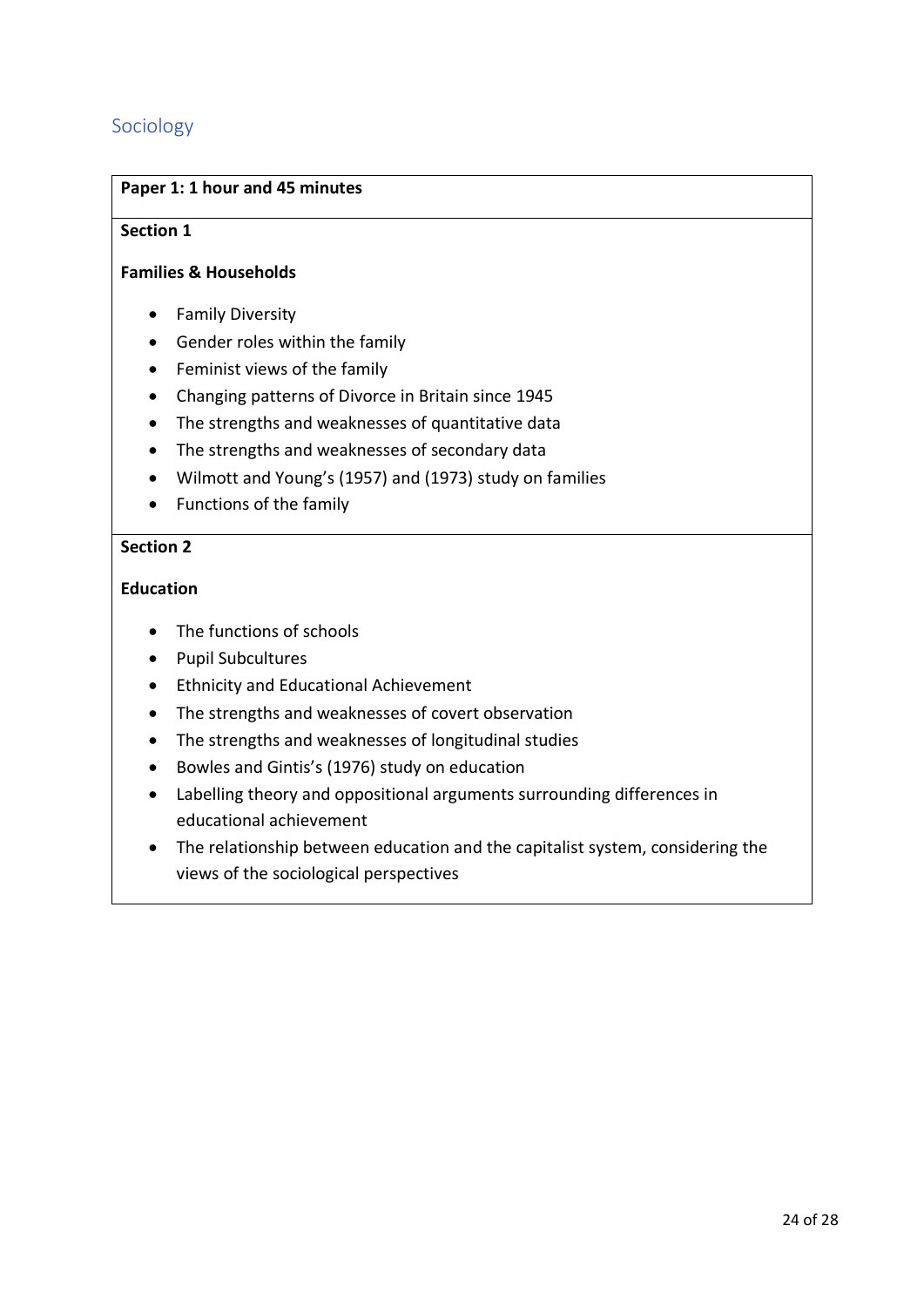### **Paper 2: 1 hour and 45 minutes**

#### **Section 1**

#### **Crime & Deviance**

- Moral Panics
- Deviant Behaviour
- Reasons for gender differences in criminal behaviour
- Ethics
- Albert Cohen's (1955) study on delinquent boys
- The strengths and weaknesses of official crime statistics
- Labelling theory and oppositional arguments surrounding criminal behaviour
- The strengths and weaknesses of the police as an agency of formal social control

#### **Section 2**

#### **Social Stratification**

- Definitions of poverty
- The relationship between social class and life chances
- The strengths and weaknesses of non-official statistics
- The strengths and weaknesses of questionnaires
- Charles Murray's (1984) study on welfare
- The welfare system in Britain
- The various sociological views on social inequality within society
- The various sociological views on the existence of poverty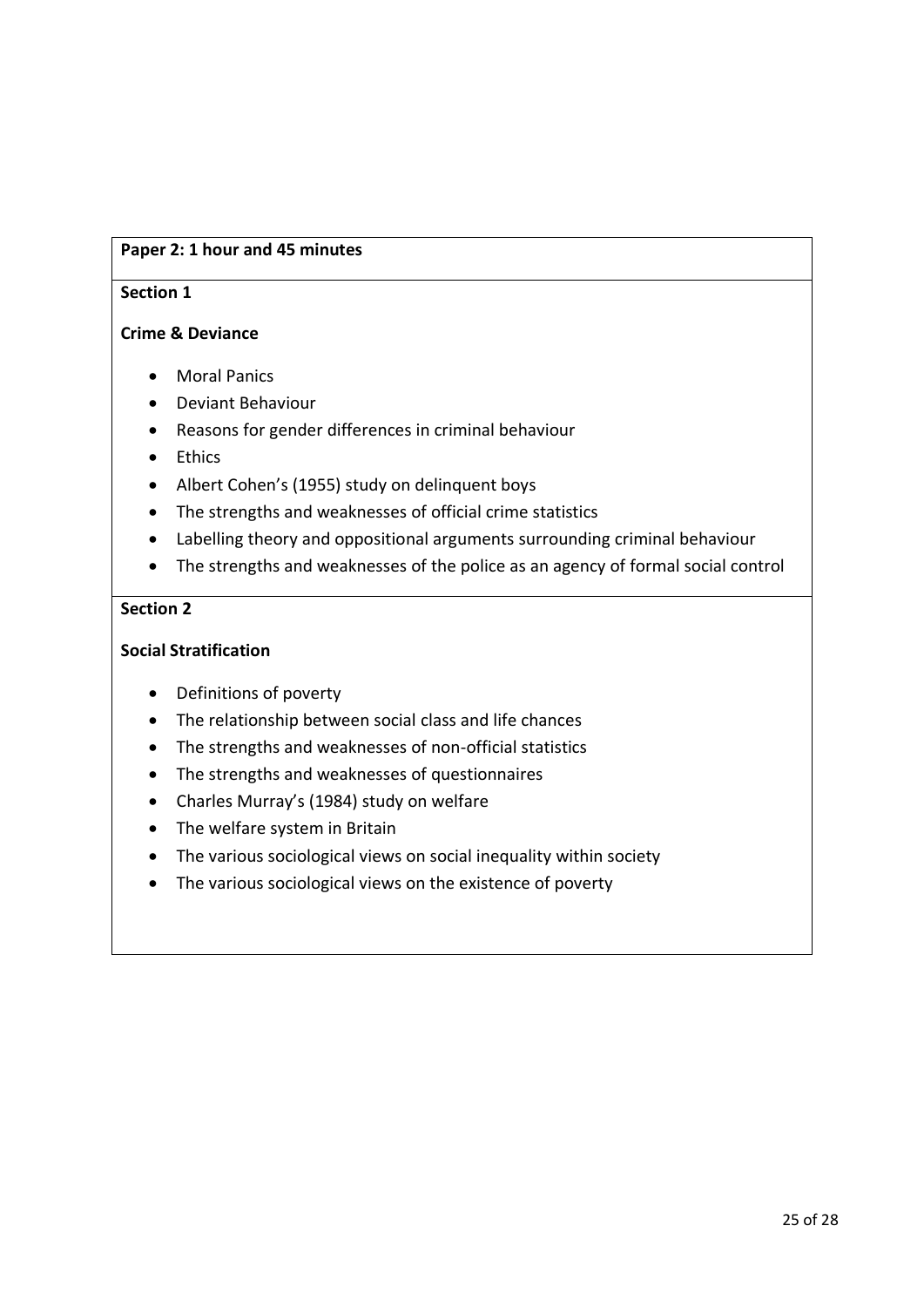# Spanish

| Module 1: Holidays: Past, present, future and ideal - Y10                                                                                                                                                                                                                                                                                                                       |                                                                                                                                                                                                                                                                                                                                                                                                                                                                                           |
|---------------------------------------------------------------------------------------------------------------------------------------------------------------------------------------------------------------------------------------------------------------------------------------------------------------------------------------------------------------------------------|-------------------------------------------------------------------------------------------------------------------------------------------------------------------------------------------------------------------------------------------------------------------------------------------------------------------------------------------------------------------------------------------------------------------------------------------------------------------------------------------|
| <b>TOPICS</b>                                                                                                                                                                                                                                                                                                                                                                   | <b>SKILLS</b>                                                                                                                                                                                                                                                                                                                                                                                                                                                                             |
| - Discussing holidays and weather<br>- Saying what you do in summer.<br>- Talking about holidays preferences.<br>- Understanding percentages.<br>- Saying what you did on your holidays.<br>- Describing where you stayed.<br>- Working out the meaning of new words.<br>- Booking accommodation and dealing with<br>problems.<br>- Giving an account of a holiday in the past. | - Revising the present and preterite tense.<br>- Using the present tense.<br>- Listening to identify the person of the verb.<br>Using verbs of opinion to refer to different<br>people.<br>- Using the preterite tense.<br>- Using different structures to give opinions.<br>- Using the imperfect tense.<br>Using verbs with usted.<br>- Using questions to form answers.<br>- Using three tenses together.<br>- Identifying positive and negative opinions.                             |
| Module 2: Describing my school and education - Y10                                                                                                                                                                                                                                                                                                                              |                                                                                                                                                                                                                                                                                                                                                                                                                                                                                           |
| <b>TOPICS</b>                                                                                                                                                                                                                                                                                                                                                                   | <b>SKILLS</b>                                                                                                                                                                                                                                                                                                                                                                                                                                                                             |
| - Giving opinions about school subjects.<br>- Describing school facilities, uniform and<br>school day.<br>- Talking about school subjects and teachers.<br>Describing your school.<br>Talking about school rules and problems.<br>Talking about plans for a school exchange.<br>Talking about activities and achievements.<br>Saying how long you have been doing<br>something. | - Using adjectives.<br>- Using comparatives and superlatives.<br>- Justifying opinions using a range of language.<br>- Using negative structures.<br>- Comparing then and now - imperfect.<br>- Using phrases followed by the infinitive.<br>- Using the near future tense.<br>- Asking and answering questions.<br>- Using object pronoun.                                                                                                                                               |
| Module 3: Myself and others - relationships and making plans - Y10                                                                                                                                                                                                                                                                                                              |                                                                                                                                                                                                                                                                                                                                                                                                                                                                                           |
| <b>TOPICS</b>                                                                                                                                                                                                                                                                                                                                                                   | <b>SKILLS</b>                                                                                                                                                                                                                                                                                                                                                                                                                                                                             |
| - Talking about socialising and family<br>- Talking about social networks<br>- Making arrangements<br>Talking about reading preferences<br>Describing people<br>Talking about friends and family                                                                                                                                                                                | - Using verbs in the present tense<br>- Describing people and using Adj. Agreement.<br>- Using para with infinitives<br>- Extending responses by referring to others<br>- Using the present continuous tense<br>- Improvising dialogues<br>- Using a range of connectives<br>- Recognising similar ideas expressed similarly<br>- Using ser and Estar<br>- Understanding more detailed descriptions<br>- Using a range of relationship verbs<br>- Referring to the present and past tense |
| Module 4: Free time and hobbies - Y10                                                                                                                                                                                                                                                                                                                                           |                                                                                                                                                                                                                                                                                                                                                                                                                                                                                           |
| <b>TOPICS</b>                                                                                                                                                                                                                                                                                                                                                                   | <b>SKILLS</b>                                                                                                                                                                                                                                                                                                                                                                                                                                                                             |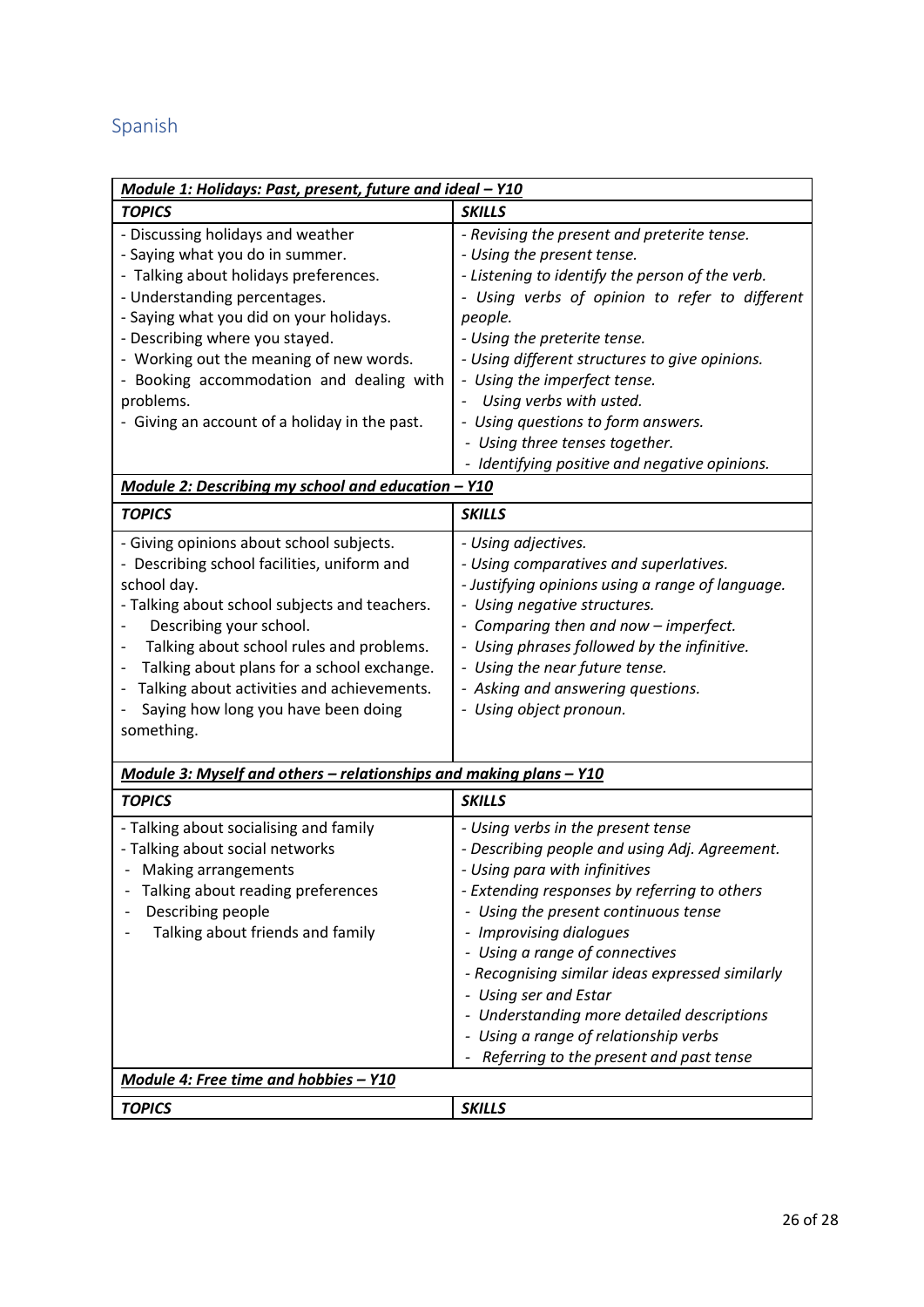| Talking about free time activities<br>talk about TV programmes and films<br>using adjectives of nationality<br>Talking about what you usually do<br>Talking about sports<br>Talking about what's trending<br>Discussing different types of entertainment<br>Talking about who inspires you<br>Talking about dates                                                                                      | using stem changing verbs<br>Using soler + infinitive<br>identify correct statements about a text<br>using the imperfect tense to say what you used<br>to do<br>practise of imperfect tense<br>using the perfect tense<br>Using words which have more than one<br>meaning                                                                                                                                                              |
|--------------------------------------------------------------------------------------------------------------------------------------------------------------------------------------------------------------------------------------------------------------------------------------------------------------------------------------------------------------------------------------------------------|----------------------------------------------------------------------------------------------------------------------------------------------------------------------------------------------------------------------------------------------------------------------------------------------------------------------------------------------------------------------------------------------------------------------------------------|
| Module 5: My town and neighbourhood-Y10                                                                                                                                                                                                                                                                                                                                                                | - Identifying differences between perfect and<br>imperfect tenses<br>Using algunos / ciertos/ otros/ muchos/<br>demasiados                                                                                                                                                                                                                                                                                                             |
| <b>TOPICS</b>                                                                                                                                                                                                                                                                                                                                                                                          | <b>SKILLS</b>                                                                                                                                                                                                                                                                                                                                                                                                                          |
| - Talking about places in town and shops.<br>- Asking and understanding directions.<br>- Talking about shops and shopping for<br>souvenirs.<br>- Describing the features of a region.<br>- Planning what to do.<br>- Understanding the geography of Spain.<br>- Shopping for clothes and gifts.<br>- Explaining preferences.<br>- Talking about problems in town.<br>- Describing a visit in the past. | - Use of negative complex sentences.<br>- Polite form of address: usted.<br>- Using se puede/se pueden.<br>- Asking and responding to questions.<br>- Using the future tense of regular and irregular<br>verbs.<br>- Use of If clauses.<br>- Using demonstratives and adjectives.<br>- Using the conditional.<br>- Using synonyms and antonyms.<br>- Recognizing and using idioms.<br>- Introduction into the Speaking Exam questions. |
| Module 6: Festivals and celebrations - food and drink - Y11                                                                                                                                                                                                                                                                                                                                            |                                                                                                                                                                                                                                                                                                                                                                                                                                        |
| <b>TOPICS</b>                                                                                                                                                                                                                                                                                                                                                                                          | <b>SKILLS</b>                                                                                                                                                                                                                                                                                                                                                                                                                          |
| - Describing mealtimes<br>- Talking about daily routine<br>- Talking about illnesses and injuries<br>- Asking for help at the pharmacy<br>- Talking about typical foods<br>- Comparing different festivals<br>- Describing a special day<br>- Ordering in a restaurant<br>- Talking about music festivals                                                                                              | - Using the passive<br>- Spotting words which indicate an<br>increase/decrease<br>- Avoiding the passive<br>- Paying attention to question words<br>- Using reflexive verbs in the preterite<br>- Inferring meaning in literacy texts<br>- Using absolute superlative<br>- Spotting irregular patterns in the preterite<br>- Using expression followed by the infinitive<br>- Adding interest when narrating a story                   |
| <b>Module 7: Future plans and employment-Y11</b>                                                                                                                                                                                                                                                                                                                                                       |                                                                                                                                                                                                                                                                                                                                                                                                                                        |
| <b>TOPICS</b>                                                                                                                                                                                                                                                                                                                                                                                          | <b>SKILLS</b>                                                                                                                                                                                                                                                                                                                                                                                                                          |